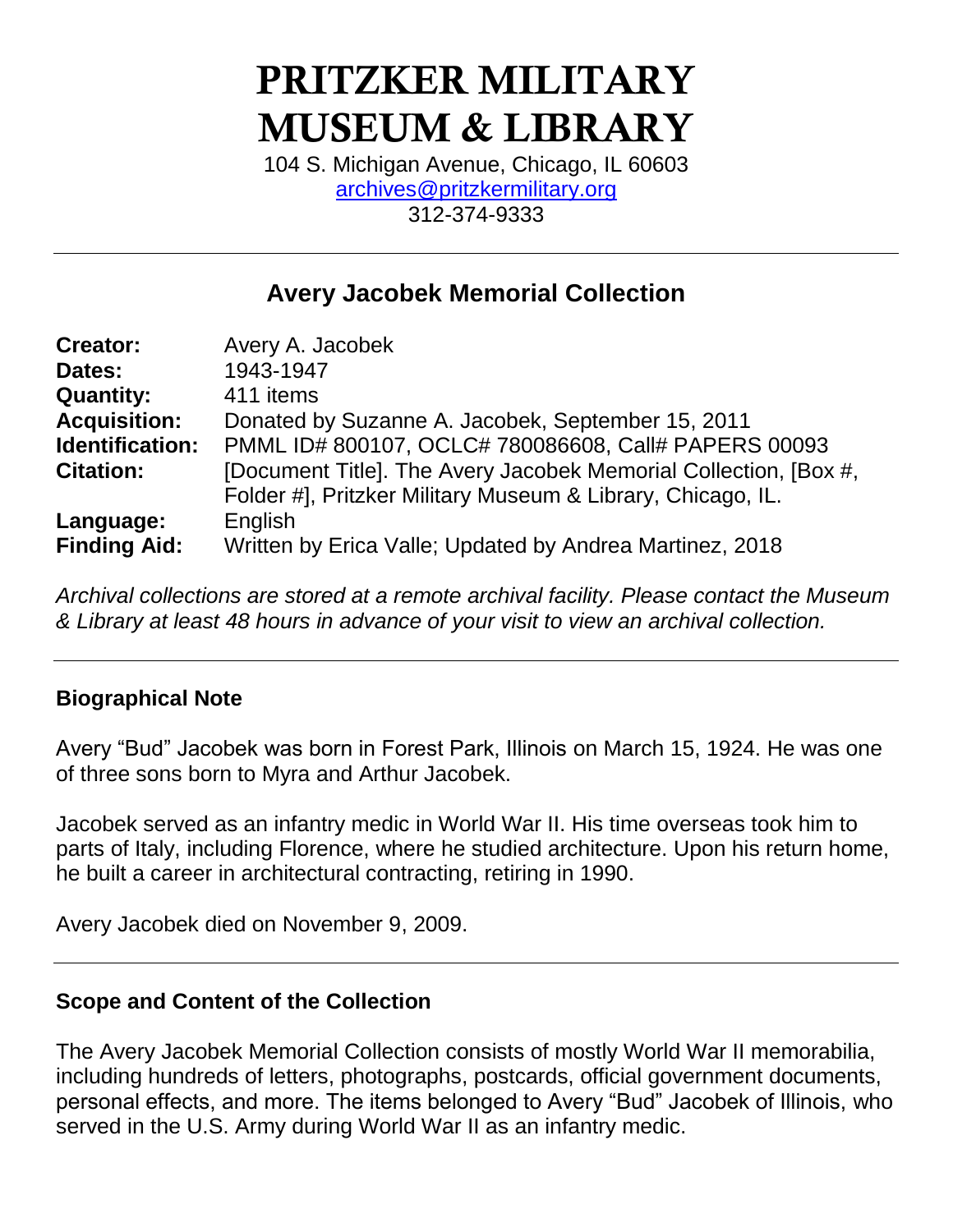#### **Arrangement**

The collection contains thirteen series.

### **Series One: Official Government Documents (1943-1946)**

These items mostly pertain to Avery Jacobek's time in the military from 1943 to 1946. They include his official discharge papers, pay records, and travel papers. Baggage tags, change of address forms, and other practical items are included.

#### **Series Two: University Study Center (1945)**

This is a collection of items from Avery's studies at the University Study Center in Florence, Italy. It includes seven program completion certificates, an identification card, a course catalogue, and other official items pertaining to the Center.

#### **Series Three: Field Notes (N.D.)**

These are Avery's field notes that pertain to his military training, such as principles of cover and individual field fortifications.

#### **Series Four: Correspondence (1943-1947)**

This series includes over a hundred letters sent to Avery and a few written by him from 1943-1947. Family, friends, co-workers, army buddies, and others sent him letters regarding things such as popular culture, current events, local news, and the weather.

#### **Series Five: Postcards (1945)**

This is a large collection of postcards mostly from Avery's time in Italy, including Rome and Venice. Many of the postcards are blank, but a few have descriptions written on the back and a few others were mailed home.

#### **Series Six: Journals (N.D.)**

This series includes two blank journals and several items found stuck in one of the journals. The items include telegrams, newspaper clippings, and official government messages.

### **Series Seven: Newspapers and Clippings (1943-1945)**

This is a collection of newspapers and clippings Avery acquired mostly while overseas, including several full issues of Stars and Stripes. There are also a few news clippings sent to him from home.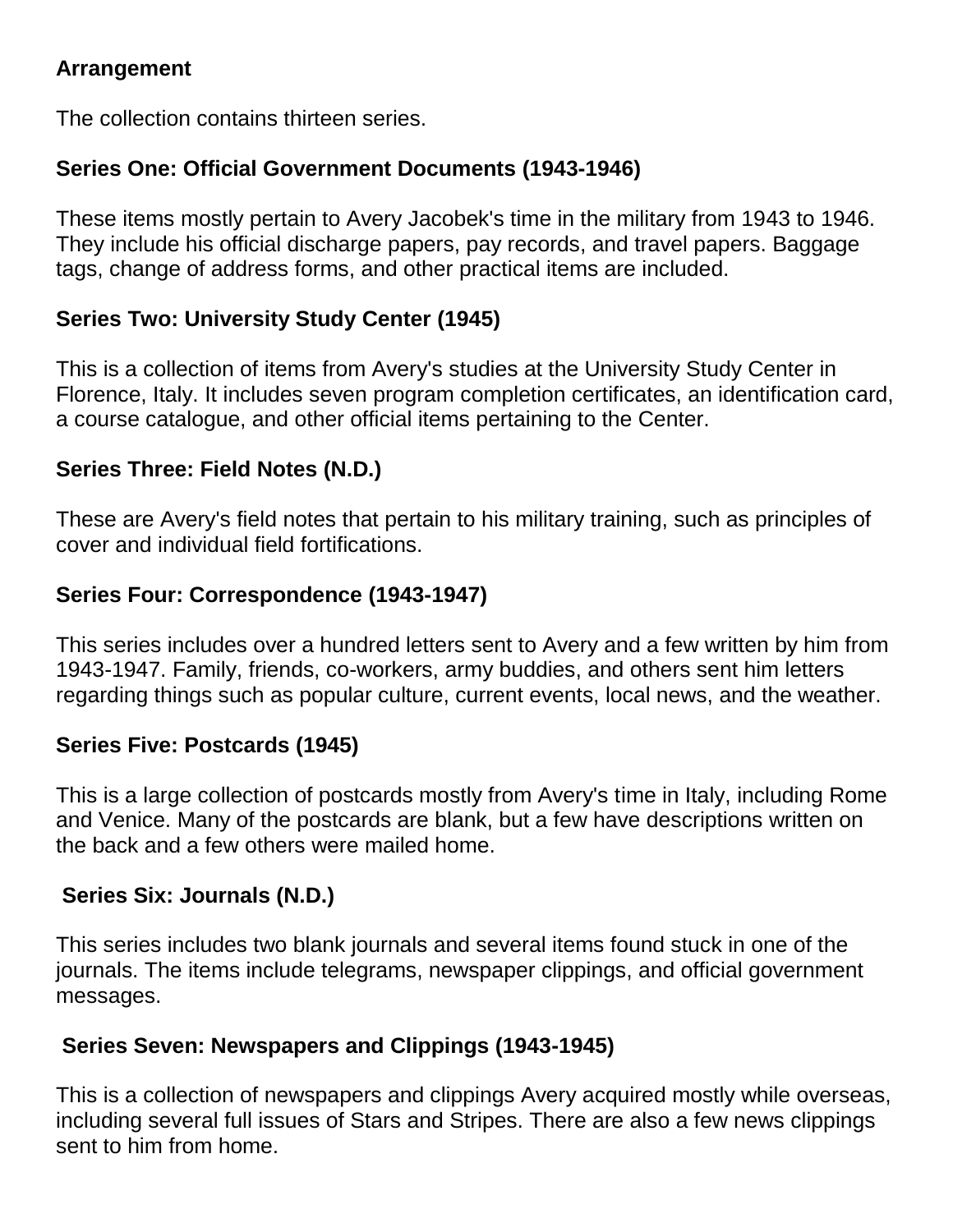#### **Series Eight: Pamphlets (N.D.)**

These are official government pamphlets given to Avery upon arrival back in the States. They include information about settling back into civilian life and veteran benefits.

#### **Series Nine: Souvenirs (N.D.)**

These are souvenirs from Avery's time overseas, most notably from Italy. The series also includes pamphlets and foreign currency.

#### **Series Ten: Religious Items (1945)**

The series includes items used for religious services and spiritual reflection.

#### **Series Eleven: Miscellaneous (N.D.)**

These are three miscellaneous items that didn't fit into any other category, such as a portrait of a vase of flowers.

#### **Series Twelve: Maps (N.D.)**

This includes maps of Florence and Venice that Avery acquired overseas.

#### **Series Thirteen: Photography (1943-1945)**

This is a large collection of photos separated into six categories: photos of Avery, photos taken by Avery, photos of his family and friends, panoramic photos, miscellaneous photos, and photos from the Correspondence series.

#### **Rights**

Copyrights held by Suzanne A. Jacobek were transferred to the Pritzker Military Museum & Library. All other rights are held by the author or publisher. Users assume responsibility for following copyright laws as established by US Code Title 17.

#### **Separations**

#### **Item ID Description**

800107396 Brass GI Belt Buckle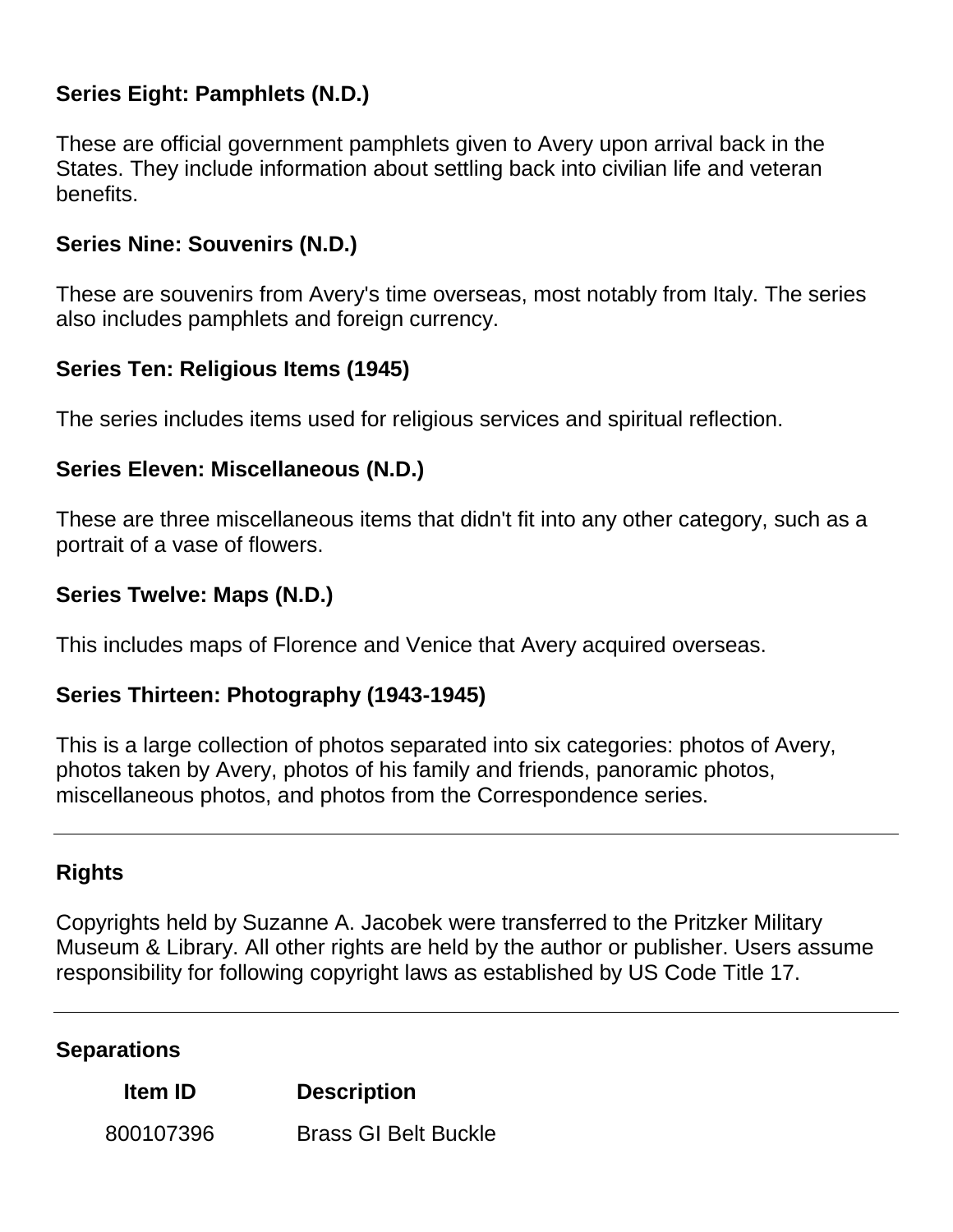| 800107397 | Electric Razor                            |
|-----------|-------------------------------------------|
| 800107398 | <b>Sewing Kit</b>                         |
| 800107399 | <b>Custer Division Scarf - "Florence"</b> |
| 800107400 | Army blanket, green                       |
| 800107402 | Camera                                    |
| 800107404 | <b>Old Monopoly Money</b>                 |
| 800107405 | Red Cross Bag                             |
| 800107407 | Slippers, size small                      |
| 800107408 | Pin-up playing cards                      |
| 800107409 | 1940 Nazi ten-cent coin                   |
| 800107411 | Box that contained a journal              |

#### **Key Subjects**

This collection is indexed under the following headings in the Library's online catalog. Researchers interested in materials about related topics, persons, or places should search the catalog using these subject headings.

#### **Names**

Jacobek, Avery. -- 1924-2009. Jacobek, Avery. -- Correspondence.

#### **Subjects**

World War, 1939-1945 -- Medical Care -- United States. United States -- Army -- Infantry Regiment, 109th World War, 1939-1945 -- Campaigns -- Italy. University Study Center (Florence, Italy). World War,1939-1945 -- United States -- Correspondence. World War,1939-1945 -- Personal Narratives, American.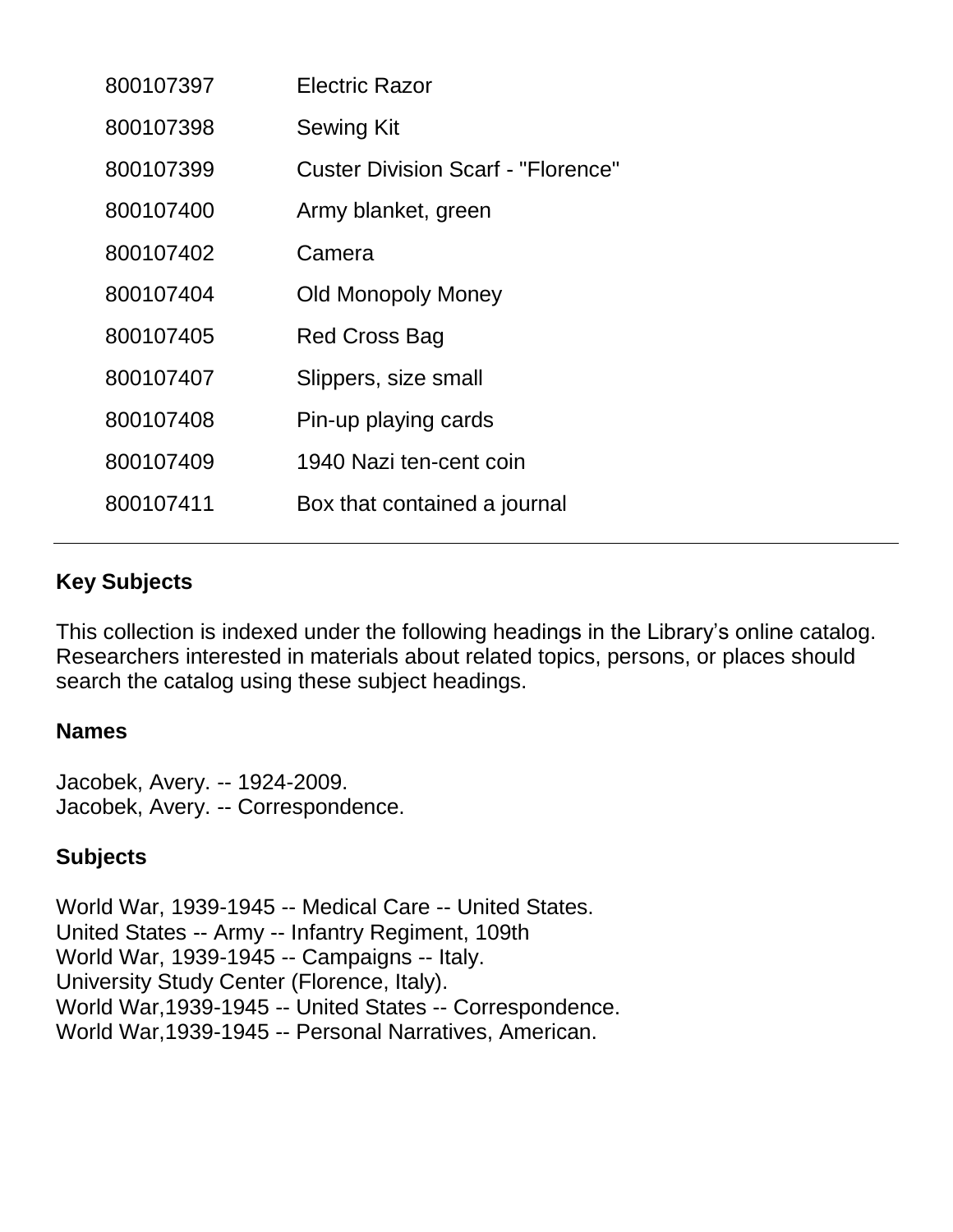## **Container List**

|   | <b>Box Folder</b> | Item ID#  | <b>Title</b>                                                                                                     | <b>Dates</b> |
|---|-------------------|-----------|------------------------------------------------------------------------------------------------------------------|--------------|
| 1 | 1                 |           | <b>Series One: Official Government</b><br><b>Documents</b>                                                       |              |
|   |                   | 800107001 | Card issued by State of Illinois in appreciation<br>of service                                                   | N.D.         |
|   |                   | 800107002 | <b>Identification Card from U.S. Veterans'</b><br>Administration for Chicago Technical College                   | N.D.         |
|   |                   |           | 800107003 Soldiers' Individual pay record                                                                        | N.D.         |
|   |                   | 800107004 | Service Recognition Board notice regarding<br>received application                                               | N.D.         |
|   |                   |           | 800107005 Baggage tags (2)                                                                                       | N.D.         |
|   |                   |           | 800107006 Change of address slip                                                                                 | N.D.         |
|   |                   | 800107007 | State of Illinois card notifying of a Veteran's<br>Bonus awarded to Illinois men and women or<br>their survivors | N.D.         |
|   |                   |           | 800107008 Honorable Discharge papers (2)(small copies)                                                           | N.D.         |
|   |                   |           | 800107009 Immunization register (2)                                                                              | N.D.         |
|   |                   |           | 800107010 Pre-embarkation Health certificate                                                                     | N.D.         |
|   |                   | 800107011 | Receipt for items used during stay at 427 Repl.<br>Co.                                                           | N.D.         |
|   |                   |           | 800107012 Authorization for Allotment of Pay                                                                     | N.D.         |
|   |                   |           | 800107013 Order to report for induction                                                                          | 11-Jun-43    |
|   |                   | 800107014 | Certificate of ownership papers related to<br>Beretta (3)                                                        | N.D.         |
|   |                   | 800107015 | Certificate of ownership for Beretta                                                                             | N.D.         |
|   |                   | 800107016 | Army Ground Forces Liasion paper asking<br>soldiers to consider re-enlisting in regular Army                     | N.D.         |
|   |                   | 800107017 | Certificate of payment to Avery for \$287 in U.S.<br>currency                                                    | N.D.         |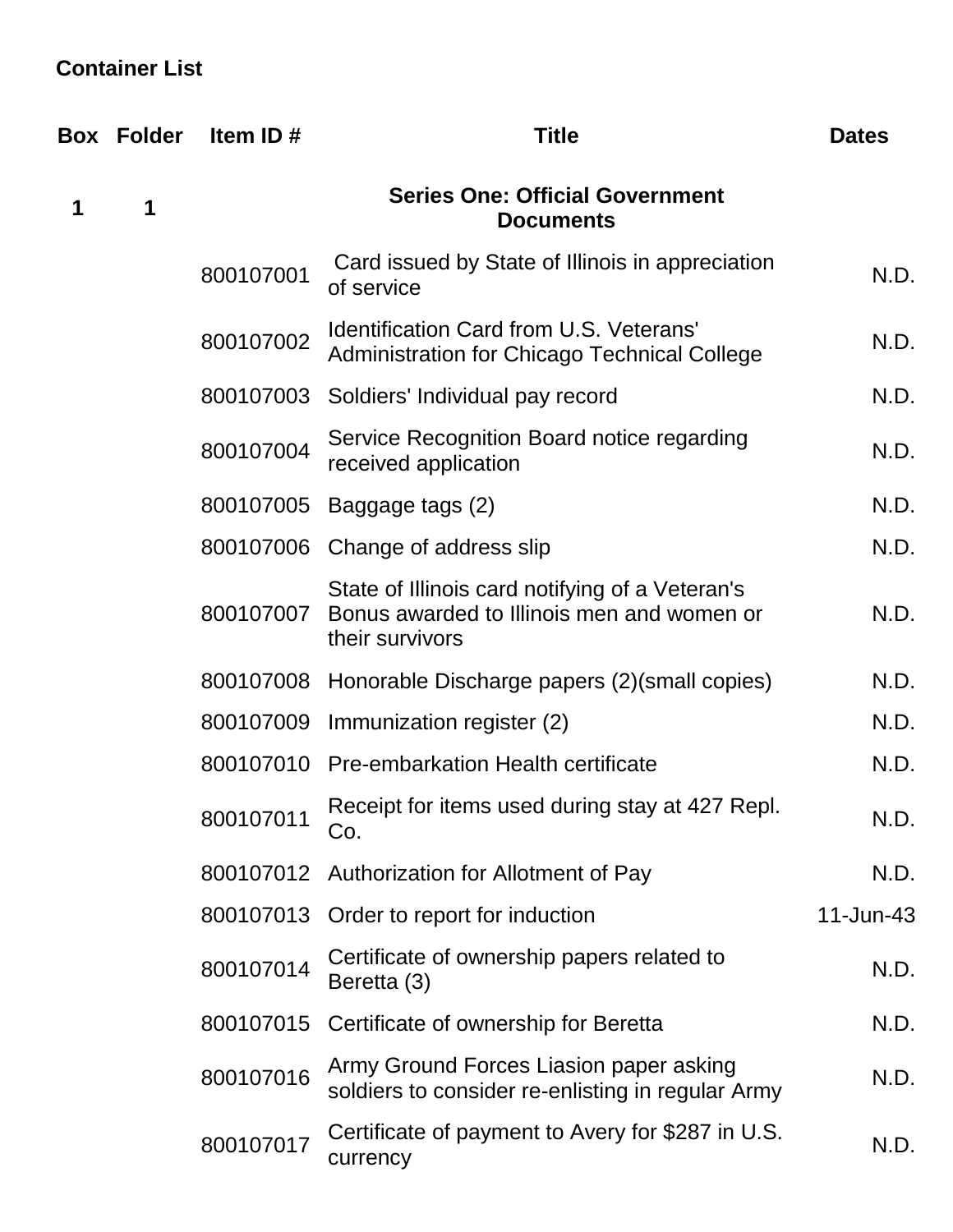|   |                |           | 800107018 State of Illinois Service Recognition certificate                                            | N.D.          |
|---|----------------|-----------|--------------------------------------------------------------------------------------------------------|---------------|
|   |                | 800107020 | <b>War-Navy Departments Official Records</b><br>envelope                                               | N.D.          |
|   |                | 800107021 | <b>Application for Servicemen's Readjustment</b><br>Allowance                                          | N.D.          |
|   |                | 800107022 | Blank claim for settlement - unused leave<br>papers $(2)$                                              | N.D.          |
|   |                | 800107023 | Papers from Veterans' Administration<br>regarding insurance (2)                                        | N.D.          |
|   |                | 800107024 | "Veteran Aid Provisions of the 'G.I. Bill of<br>Rights."                                               | N.D.          |
|   |                | 800107025 | Temporary pass (2)                                                                                     | N.D.          |
|   |                | 800107026 | War Department memorandum for enlisted<br>men                                                          | 20-Aug-45     |
|   |                | 800107027 | Certificate "A" claiming that package mailed to<br>Mrs. Jacobek does not contain unauthorized<br>items | N.D.          |
|   |                | 800107028 | Travel Orders papers that includes list of<br>names                                                    | 25-Nov-45     |
|   |                | 800107029 | Headquarters 310th Medical Battalion, 85th<br>Infantry Division letter of commendation                 | <b>Jun-45</b> |
|   |                |           | 800107030 Certificate of thanks from President Truman                                                  | N.D.          |
|   |                |           | 800107031 Administration Regional Office envelope                                                      | N.D.          |
| 1 | $\overline{2}$ |           | <b>Series Two: University Study Center</b>                                                             |               |
|   |                |           | 800107032 Student Identification Card                                                                  | N.D.          |
|   |                |           | 800107033 University Study Center Course Catalogue                                                     | N.D.          |
|   |                |           | 800107034 Map of University Study Center                                                               | N.D.          |
|   |                |           | 800107035 Promotional Pamphlet                                                                         | N.D.          |
|   |                | 800107036 | <b>Army Education Program Certificate:</b><br><b>Elementary Italian</b>                                | N.D.          |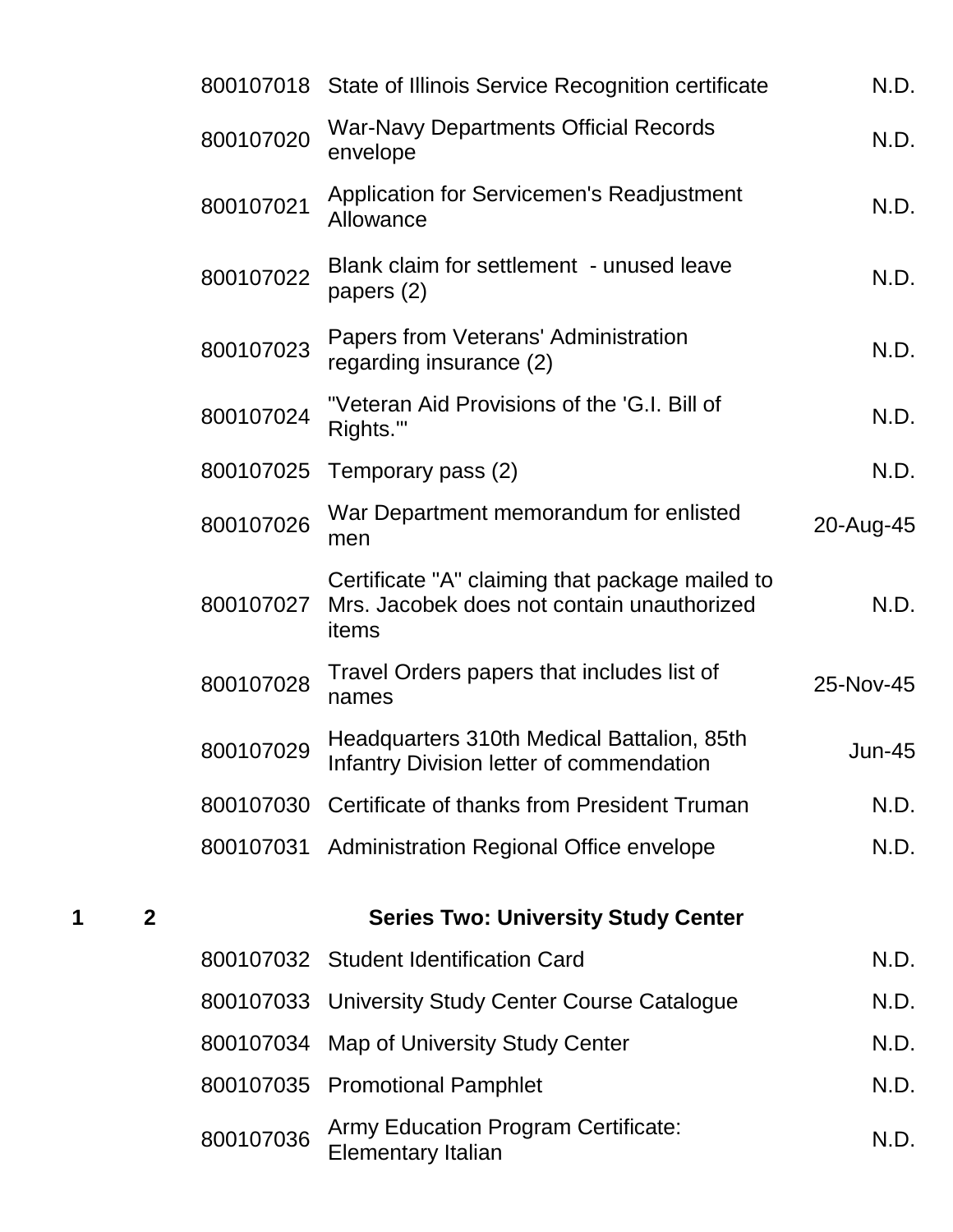|   |   | 800107037 | Army Education Program Certificate: General<br>Chemistry                                                       | N.D.                                         |
|---|---|-----------|----------------------------------------------------------------------------------------------------------------|----------------------------------------------|
|   |   | 800107038 | Army Education Program Certificate: Music<br>Appreciation                                                      | N.D.                                         |
|   |   | 800107039 | <b>Army Education Program Certificate:</b><br><b>Psychology of Marriage</b>                                    | N.D.                                         |
|   |   | 800107040 | <b>Army Education Program Certificate: Public</b><br>Speaking                                                  | N.D.                                         |
|   |   | 800107041 | Army Education Program Certificate: Office<br>Management                                                       | N.D.                                         |
|   |   |           | 800107042 Army Education Program Certificate: Sociology                                                        | N.D.                                         |
| 1 | 3 |           | <b>Series Three: Field Notes</b>                                                                               |                                              |
|   |   | 800107043 | Note cards on foxholes and entrenching tools<br>(3)                                                            | N.D.                                         |
|   |   | 800107044 | Notes on principles of cover and individual field<br>fortifications (2)                                        | N.D.                                         |
|   |   |           | <b>Series Four: Correspondence</b>                                                                             |                                              |
| 1 | 4 |           | <b>Correspondence from Mrs. A.A. Griffiths</b>                                                                 | 16-Jan-45                                    |
|   |   | 800107045 | Letter regarding her recent move, husband<br>Bob, weather, and family news.                                    |                                              |
| 1 | 5 |           | <b>Correspondence from Agnes and Elmer</b><br>Zink                                                             | $11 - Jan-$<br>1945 to 6-<br><b>Jul-1945</b> |
|   |   | 800107046 | Letter regarding family and a cousin late<br>reporting back to duty because of trains.<br>Includes comic strip | 11-Jan-45                                    |
|   |   | 800107047 | Birthday card, mentions cousin Bob stationed<br>at Pearl Harbor, family news, farm news                        | $1-Mar-45$                                   |
|   |   | 800107048 | V-Mail regarding family and weather, mentions<br>Avery's bad ankle                                             | $3-May-45$                                   |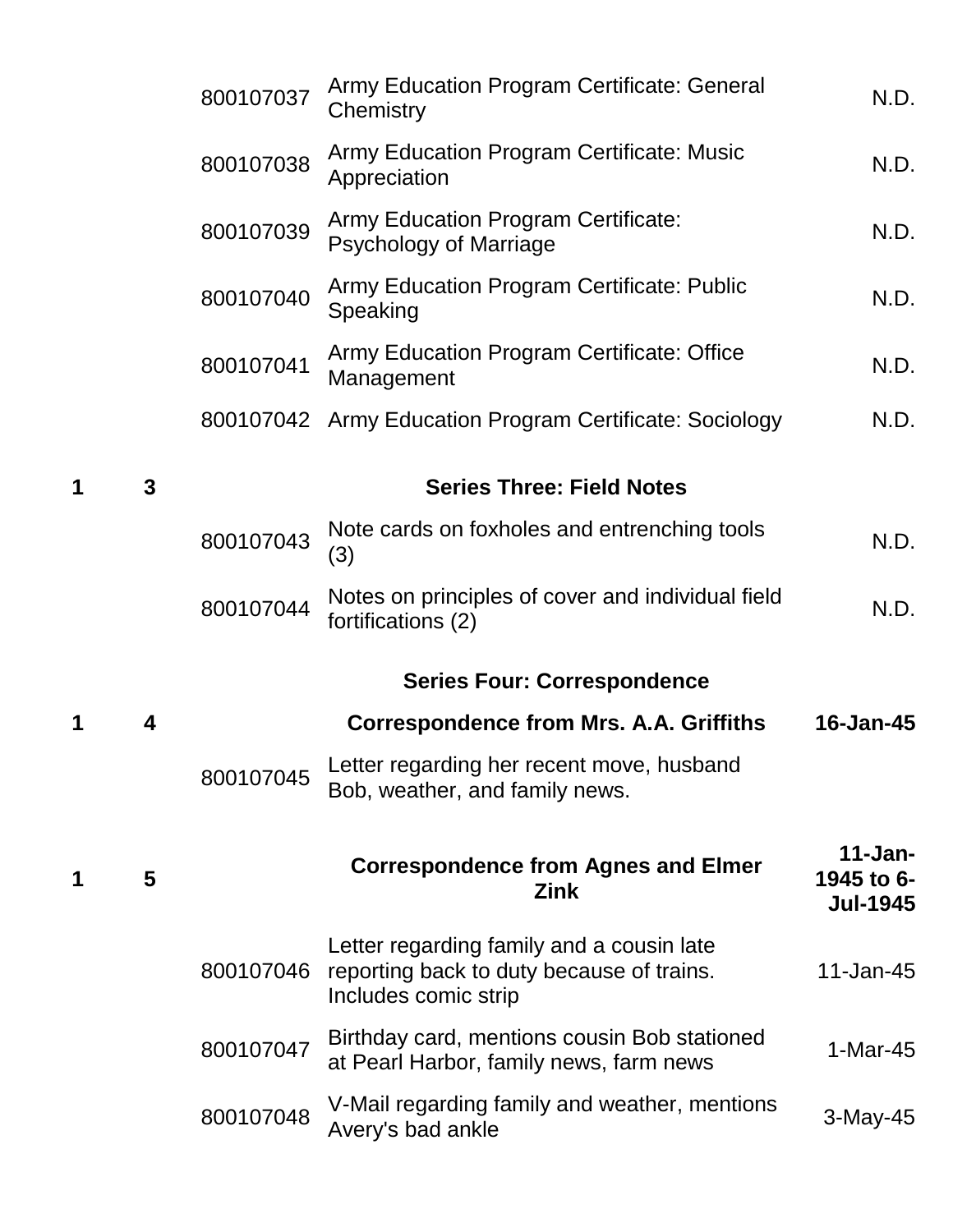|   |   | 800107049 | V-Mail regarding new farm equipment,<br>mentions cousin Bob in "thick of it" at Okinawa                                                                                                                     | 28-May-45                                 |
|---|---|-----------|-------------------------------------------------------------------------------------------------------------------------------------------------------------------------------------------------------------|-------------------------------------------|
|   |   | 800107050 | Letter regarding Bob getting hit in face with<br>shrapnel, farming/weather updates, 7th division<br>going into combat on May 21st and on the<br>announcement on the 22nd that they made a<br>1000 yard gain | 7-Jun-45                                  |
|   |   | 800107051 | V-mail regarding Elmer going to see cattle, Bob<br>in hospital for blood clot in muscle on 22 June                                                                                                          | $6$ -Jul-45                               |
| 1 | 6 |           | <b>Correspondence from Ann Freer</b>                                                                                                                                                                        | $5$ -May-<br>1945 to<br>$19-Sep-$<br>1945 |
|   |   | 800107052 | Letter regarding business at Marshall Fields in<br>Oak Park, coworkers' lives, son Larry's<br>engagement and being shipped out. Written on<br>Marshall Fields letterhead.                                   | 5-May-45                                  |
|   |   | 800107053 | Letter regarding business at Marshall Fields,<br>son Larry in the Pacific, vacation plans. Written<br>on Marshall Fields letterhead                                                                         | $8 - Jun-45$                              |
|   |   | 800107054 | Letter regarding gift Avery sent, his schooling<br>in Italy, work news                                                                                                                                      | 19-Sep-45                                 |
| 1 | 7 |           | <b>Correspondence from Arlene</b>                                                                                                                                                                           | 6-Dec-44                                  |
|   |   | 800107055 | Letter about her new job, new car, and friend<br>Lee who is now a widow                                                                                                                                     |                                           |
| 1 | 8 |           | <b>Correspondence from Barbara</b>                                                                                                                                                                          | 27-Oct-<br>1946 to<br>12-Jun-<br>1947     |
|   |   | 800107056 | Letter regarding senior year, preparation for<br>graduation, asking Avery to go to a dance with<br>her.                                                                                                     | 27-Oct-46                                 |
|   |   | 800107057 | Letter regarding social affairs and asking if<br>Avery would visit one weekend.                                                                                                                             | 12-Jun-47                                 |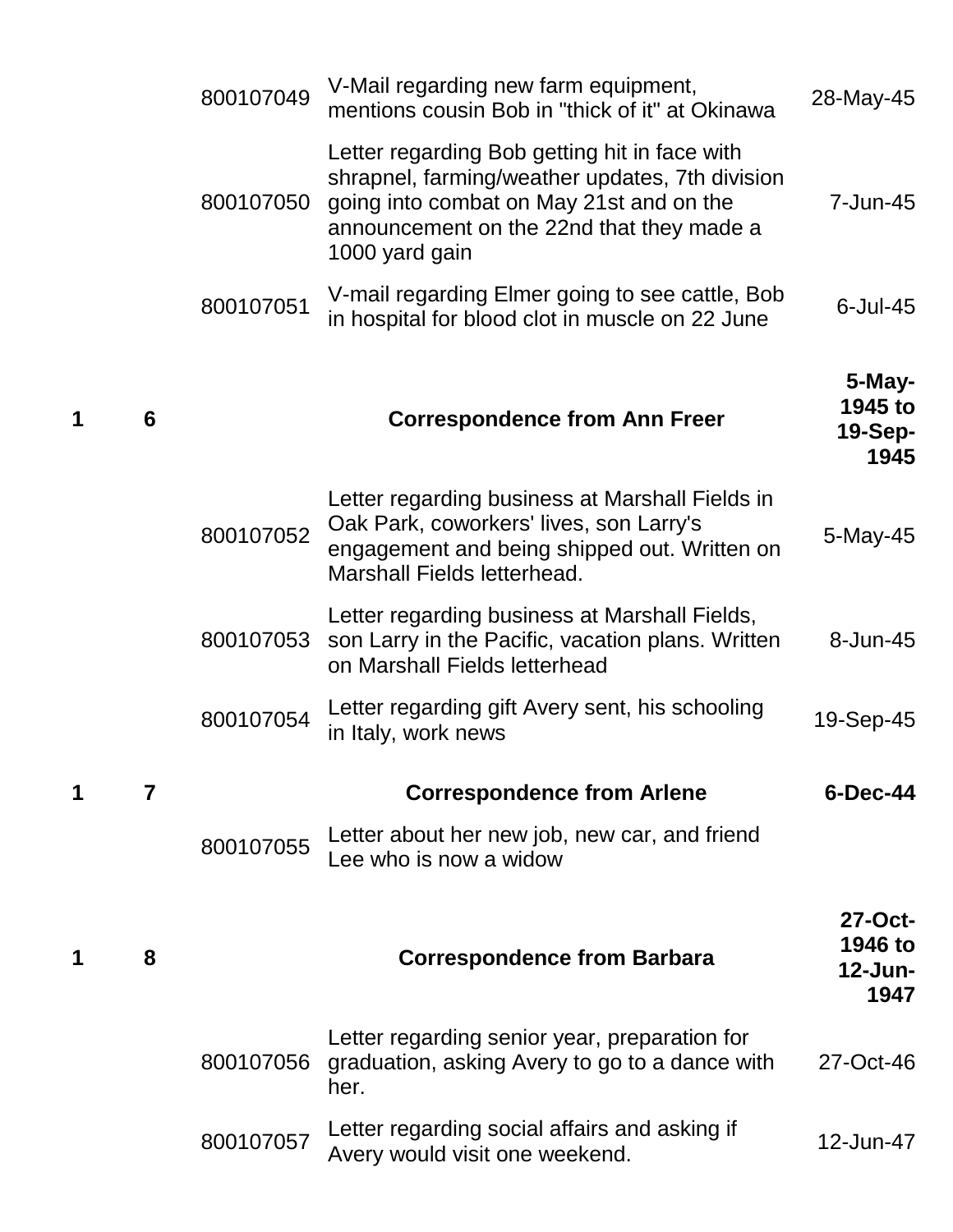| 1 | 9  |           | <b>Correspondence from Mrs. Bennet</b>                                                                                                            | $1-Jul-44$                                   |
|---|----|-----------|---------------------------------------------------------------------------------------------------------------------------------------------------|----------------------------------------------|
|   |    | 800107058 | V-Mail regarding family news and a three-day<br>holiday                                                                                           |                                              |
| 1 | 10 |           | <b>Correspondence from Betty</b>                                                                                                                  | $10 - Jan-45$                                |
|   |    | 800107059 | Letter regarding weather, her new job and<br>residence in Evanston. Thanks him for the<br>snapshot and encloses one of herself (not<br>included). |                                              |
| 1 | 11 |           | <b>Correspondence from Bob Leonard</b>                                                                                                            | $10$ -Feb-<br>1945 to<br>$18 - Aug-$<br>1945 |
|   |    | 800107060 | Letter regarding move to Elmhurst and his new<br>home trailer.                                                                                    | 10-Feb-45                                    |
|   |    | 800107061 | Letter includes two photographs [included in<br>Photography series], a drawing of his new<br>trailer, and postwar plans                           | 18-Aug-45                                    |
| 1 | 12 |           | <b>Correspondence from Chuck Kolwitz</b>                                                                                                          | 3-Oct-1943<br>to 20-Nov-<br>45               |
|   |    | 800107062 | Letter from Camp Wolters discusses training,<br>weather, family news                                                                              | $3-Oct-43$                                   |
|   |    | 800107063 | Letter regarding army life, women, postwar<br>plans                                                                                               | 3-May-45                                     |
|   |    | 800107064 | Letter from the Philippines, mentions having 67<br>points, being in a rest camp with amenities, the<br>34th division relieving the 10th.          | 21-Aug-45                                    |
|   |    | 800107065 | Letter from Japan, discusses Avery's points,<br>Japanese customs, postwar plans.                                                                  | 20-Nov-45                                    |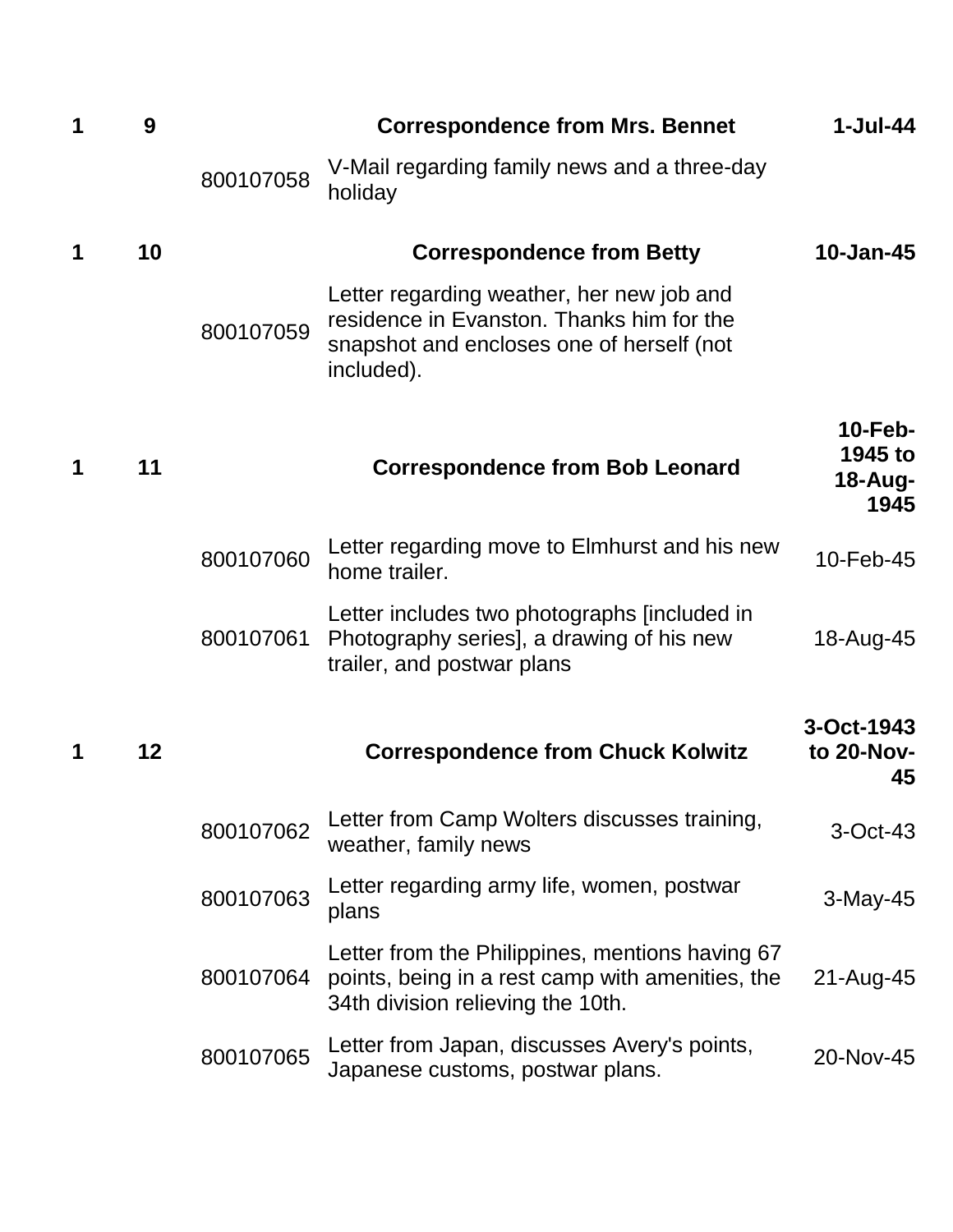| 1 | 13 |           | <b>Correspondence from Craig Petermann</b>                                                                                 | $17 -$ Jul-<br>1945 to<br><b>12-Mar-</b><br>1946 |
|---|----|-----------|----------------------------------------------------------------------------------------------------------------------------|--------------------------------------------------|
|   |    | 800107066 | Letter regarding Avery's ankle injury, his<br>hospital stay and personal news.                                             | 17-Jul-45                                        |
|   |    | 800107067 | Letter from Okinawa regarding news from<br>home, Avery not going home with the 85th,<br>postwar plans.                     | 16-Aug-45                                        |
|   |    | 800107068 | Letter from Korea talks about going to college,<br>asks about Avery's job.                                                 | 12-Mar-46                                        |
| 1 | 14 |           | <b>Correspondence from Dale Hein</b>                                                                                       | $1-Feb-$<br>1944 to 9-<br><b>Sep-1945</b>        |
|   |    | 800107069 | Letter mentions Avery being stationed in North<br>Africa, a local loan drive, working overtime,<br>Craig's new car, music. | $1-Feb-44$                                       |
|   |    | 800107070 | Letter mentions how she and her friends spend<br>their free time, a male friend classified as 4F,<br>popular music.        | 18-Apr-44                                        |
|   |    | 800107071 | Letter about Bob Leonard being 4F, Italy being<br>in the headlines, Craig joining the service, her<br>favorite music.      | 12-May-44                                        |
|   |    | 800107072 | Letter regarding family, activities, local<br>graduation, jokes                                                            | 31-May-44                                        |
|   |    | 800107073 | Letter thanking him for a bracelet, discussing a<br>recent vacation, and music.                                            | 27-Jun-44                                        |
|   |    | 800107074 | Letter thanking him for the 5th Army Song<br>clipping, mentions social activities and sports.                              | 28-Jul-44                                        |
|   |    | 800107075 | Letter about social activities, seeing<br>schoolmates now in the military, includes<br>newspaper clipping.                 | 29-Sep-44                                        |
|   |    | 800107076 | Letter includes list of hit parade and her<br>bowling activities.                                                          | 21-Oct-44                                        |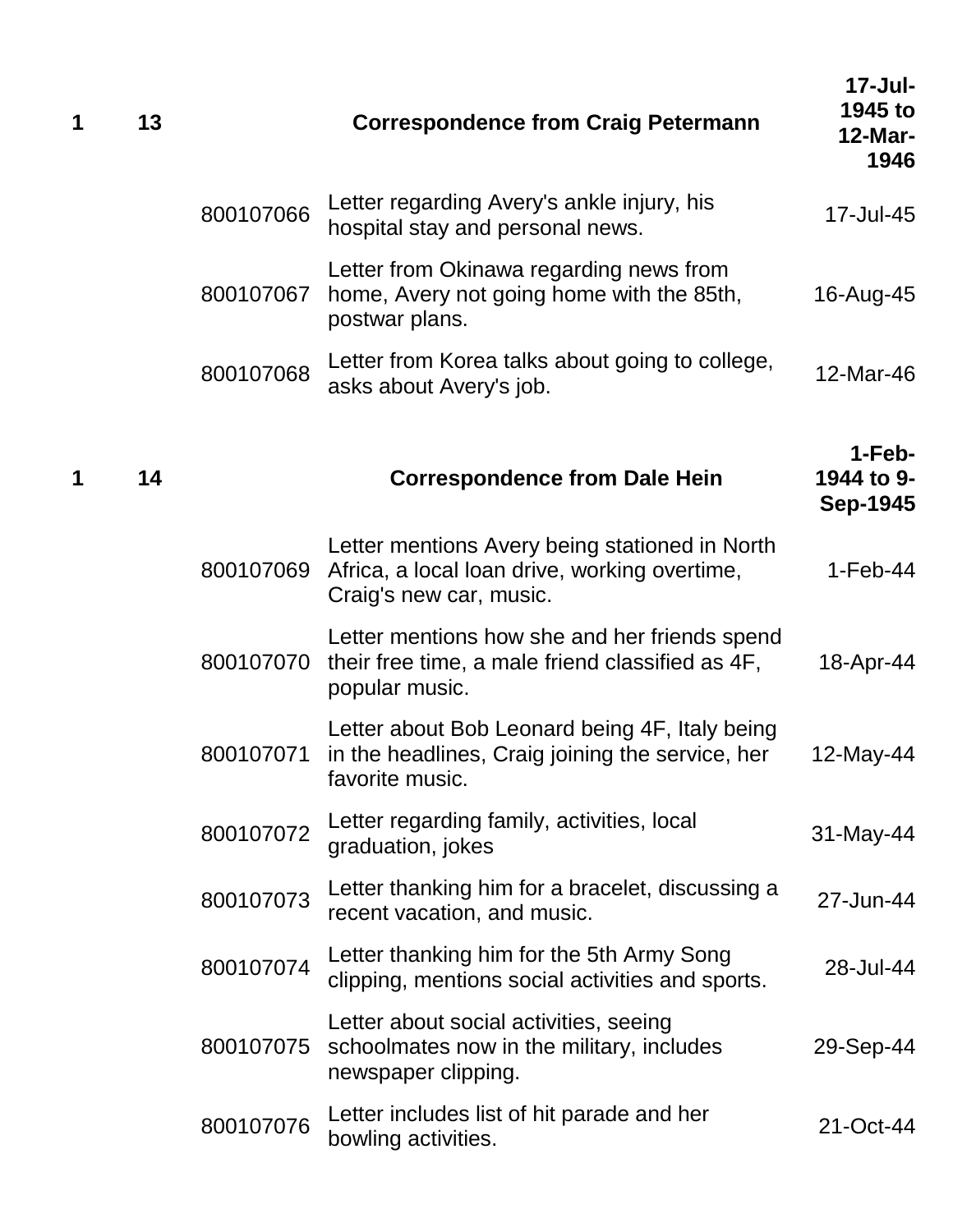|   |    | 800107077 | Letter talks about popular music, bowling, a<br>friend's engagement, the weather.                                   | $5 - Jan-45$                           |
|---|----|-----------|---------------------------------------------------------------------------------------------------------------------|----------------------------------------|
|   |    | 800107078 | Letter talks about seeing "Blossom Time" and<br>"Oklahoma," her eye surgery, and includes list<br>of popular songs. | 14-Mar-45                              |
|   |    | 800107079 | Letter talks about a friend who is MIA and a<br>going away party for a friend.                                      | 14-Apr-45                              |
|   |    | 800107080 | Letter mentions V-E Day and describes<br>celebrations, and friend who is still MIA.                                 | 9-May-45                               |
|   |    |           | 800107081 Letter talks about work and her days off.                                                                 | 19-Jun-45                              |
|   |    | 800107082 | Letter talks about weather, upcoming vacation,<br>seeing friends, car breaking down, popular<br>music.              | 1-Aug-45                               |
|   |    | 800107083 | Letter regarding a recent vacation, bowling<br>scores, and the war's end,                                           | $9-Sep-45$                             |
| 1 | 15 |           | <b>Correspondence from Dan Housel</b>                                                                               | $3-May-46$                             |
|   |    | 800107084 | Letter discusses Dan's job, women, and other<br>personal news.                                                      |                                        |
| 1 | 16 |           | <b>Correspondence from Ellen Nelson</b>                                                                             | <b>27-Nov-</b><br>1944 to<br>31-Jul-45 |
|   |    | 800107085 | Letter includes a poem, Ellen's singing<br>audition, her cooking and other hobbies.                                 | 27-Nov-44                              |
|   |    | 800107086 | Letter talks about her USO tour, postwar plans,<br>her crush on Avery in school.                                    | 23-Apr-45                              |
|   |    | 800107087 | Letter discusses a recent Cubs game, golf, and<br>cutter riding.                                                    | 31-Jul-45                              |
| 1 | 17 |           | <b>Correspondence from Emily</b>                                                                                    | 31-May-45                              |
|   |    | 800107088 | Letter discusses her car tires blowing out, her<br>house, Avery's leg in a cast, family news.                       |                                        |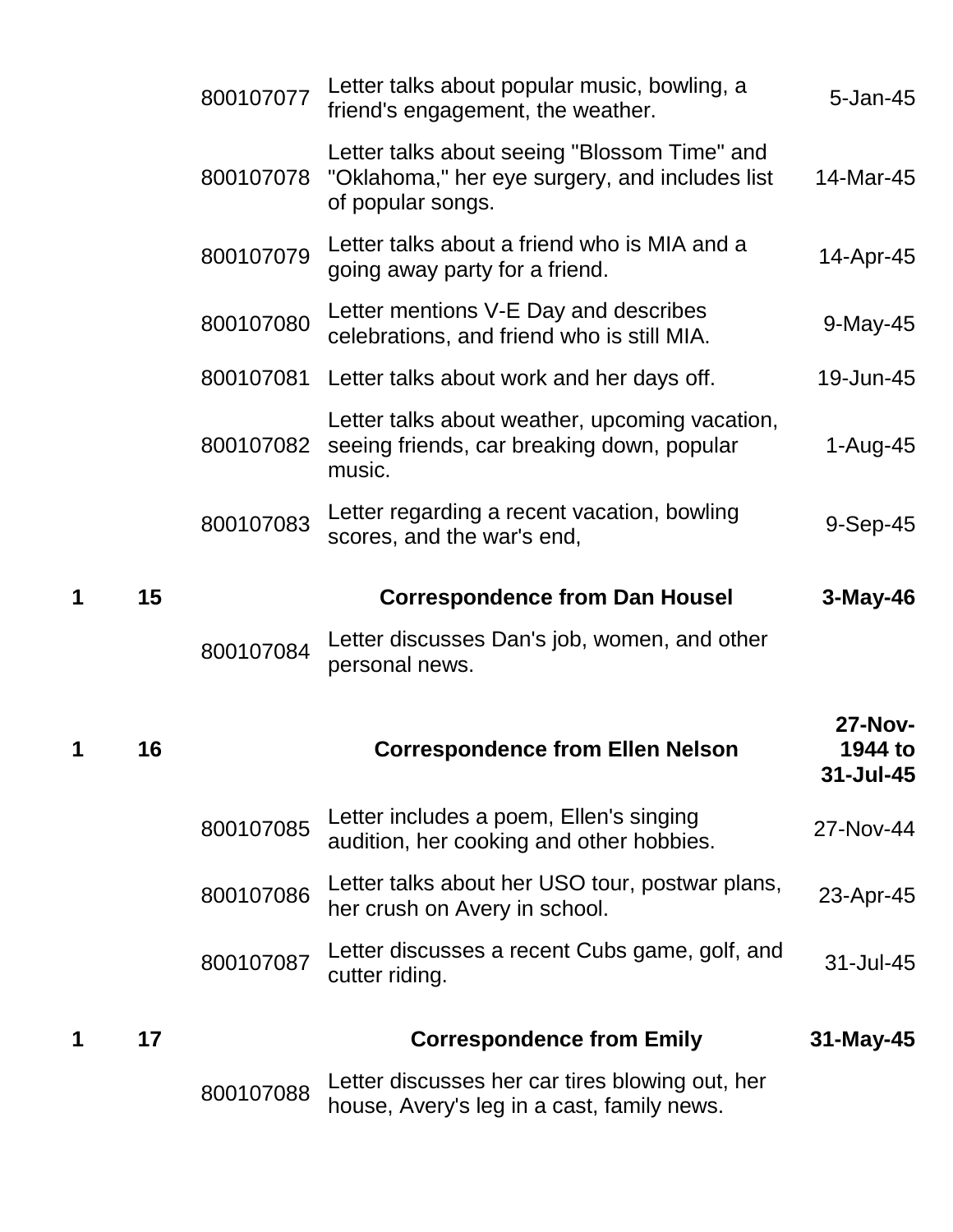| 1 | 18 |           | <b>Correspondence from Etta</b>                                                                                 | 27-Mar-45                                    |
|---|----|-----------|-----------------------------------------------------------------------------------------------------------------|----------------------------------------------|
|   |    | 800107089 | Letter thanks him for the purses he sent to his<br>cousins, farm work, family life.                             |                                              |
|   | 19 |           | <b>Correspondence from Eunice Jacobek</b>                                                                       | $10$ -Oct-<br>1944 to 6-<br><b>July-1945</b> |
|   |    | 800107090 | Letter discusses her new job, family news, the<br>snapshots Avery sent.                                         | 10-Oct-44                                    |
|   |    | 800107091 | Letter discusses family news, weather, a trip<br>down to the lake, baking activities.                           | 17-Feb-45                                    |
|   |    | 800107092 | V-Mail regarding family news and a box of<br>cookies she sent.                                                  | 25-Feb-45                                    |
|   |    | 800107093 | Letter includes two photos [in Photography<br>series], a joke, and news about her getting a<br>driver's permit. | $3-May-45$                                   |
|   |    |           | 800107094 Letter includes family and weather news.                                                              | $6$ -Jul-45                                  |
| 1 | 20 |           | <b>Correspondence from Frances Peterman</b>                                                                     | $16$ -May-<br>1945 to 7-<br><b>Feb-1945</b>  |
|   |    | 800107095 | V-Mail asks for news from Avery, mentions not<br>having heard from him and others                               | 7-Feb-45                                     |
|   |    | 800107096 | V-Mail talks about going on postwar double<br>dates, Craig losing money gambling, other<br>news from home.      | 22-Feb-45                                    |
|   |    | 800107097 | V-Mail talks about her birthday celebration and<br>fiance Chuck                                                 | 23-Apr-45                                    |
|   |    | 800107098 | Letter mentions V-E Day, Avery's sprained<br>ankle, the 1st Marine division in Okinawa, and<br>weather.         | 16-May-45                                    |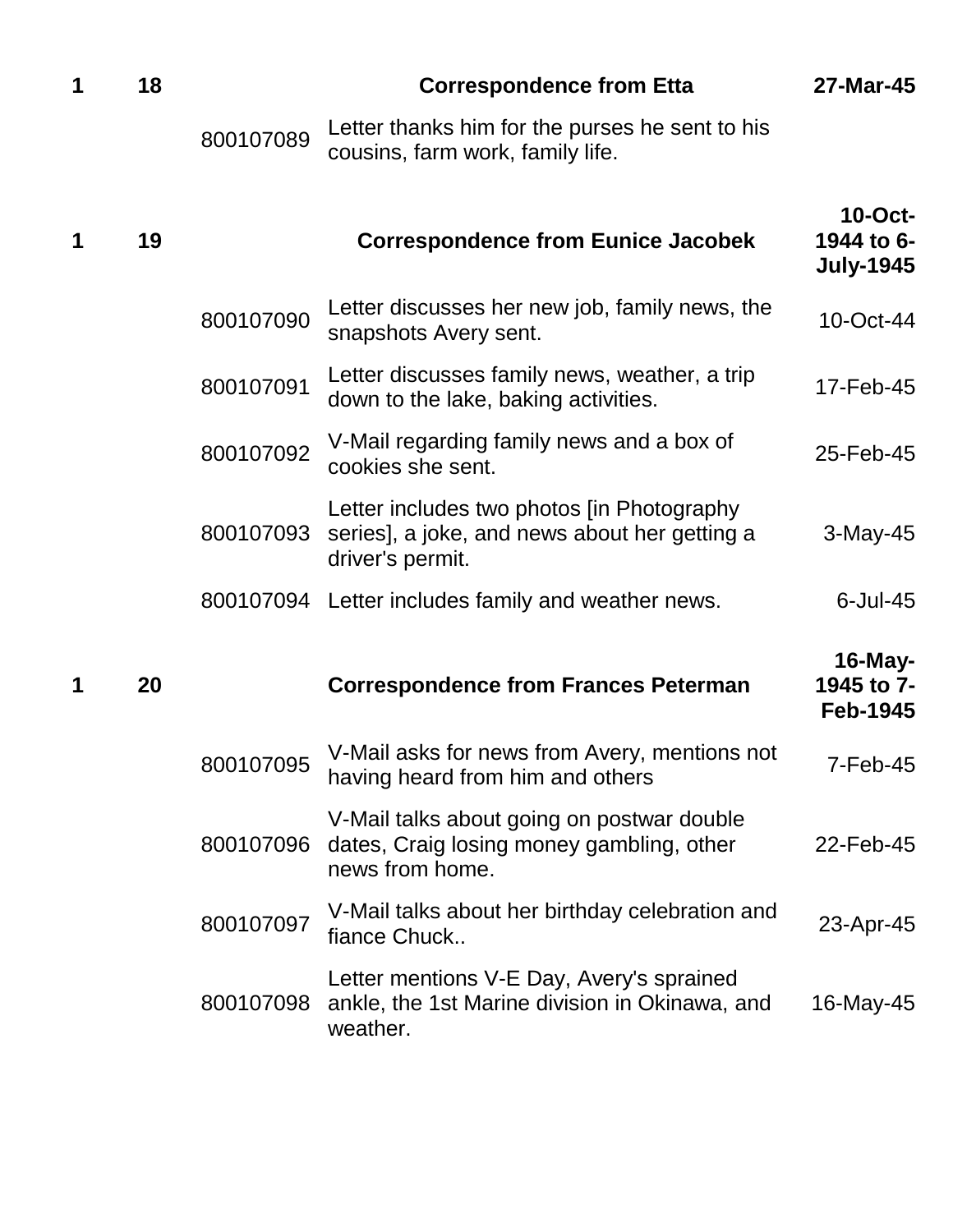| 1 | 21 |           | <b>Correspondence from George Bennet</b>                                                          | 11-Mar-45                                           |
|---|----|-----------|---------------------------------------------------------------------------------------------------|-----------------------------------------------------|
|   |    | 800107099 | Letter discusses merchandise sales and<br>rationing, war news, weather.                           |                                                     |
| 1 | 22 |           | <b>Correspondence from Geory</b>                                                                  | 12-May-45                                           |
|   |    | 800107100 | Letter discusses schoolmates stationed<br>overseas and the local prom.                            |                                                     |
| 1 | 23 |           | <b>Correspondence from Gram (Louise</b><br>Petermann)                                             | <b>27-Nov-</b><br>1944 to<br><b>26-Dec-</b><br>1944 |
|   |    | 800107101 | Letter discusses weather, family news and<br>friends being shipped overseas.                      | 13-Jan-44                                           |
|   |    |           | 800107102 Letter regarding family and farming news.                                               | 27-Nov-44                                           |
|   |    | 800107103 | Letter regarding family and farming news,<br>holiday plans.                                       | 26-Dec-44                                           |
|   |    |           | 800107104 V-Mail discusses family news and weather.                                               | 30-Apr-45                                           |
|   |    | 800107105 | Letter discusses Avery's possible homecoming,<br>family news, a recent trip.                      | 28-Oct-45                                           |
| 1 | 24 |           | <b>Correspondence from Harold</b>                                                                 | 8-Jan-<br>1944 to<br>18-Dec-44                      |
|   |    | 800107106 | Letter discusses family news, weather,<br>furlough                                                | 8-Jan-44                                            |
|   |    | 800107107 | Letter discusses furlough, camp conditions,<br>weather, planes flying overhead where Avery is     | 18-Dec-44                                           |
| 1 | 25 |           | <b>Correspondence from Jackson Kurschner</b>                                                      | 4-Mar-<br>1945 to 8-<br><b>Jan-1946</b>             |
|   |    | 800107108 | Letter discusses Jackson's lengthy bout with<br>scarlet fever and his outfit leaving without him. | 4-Mar-45                                            |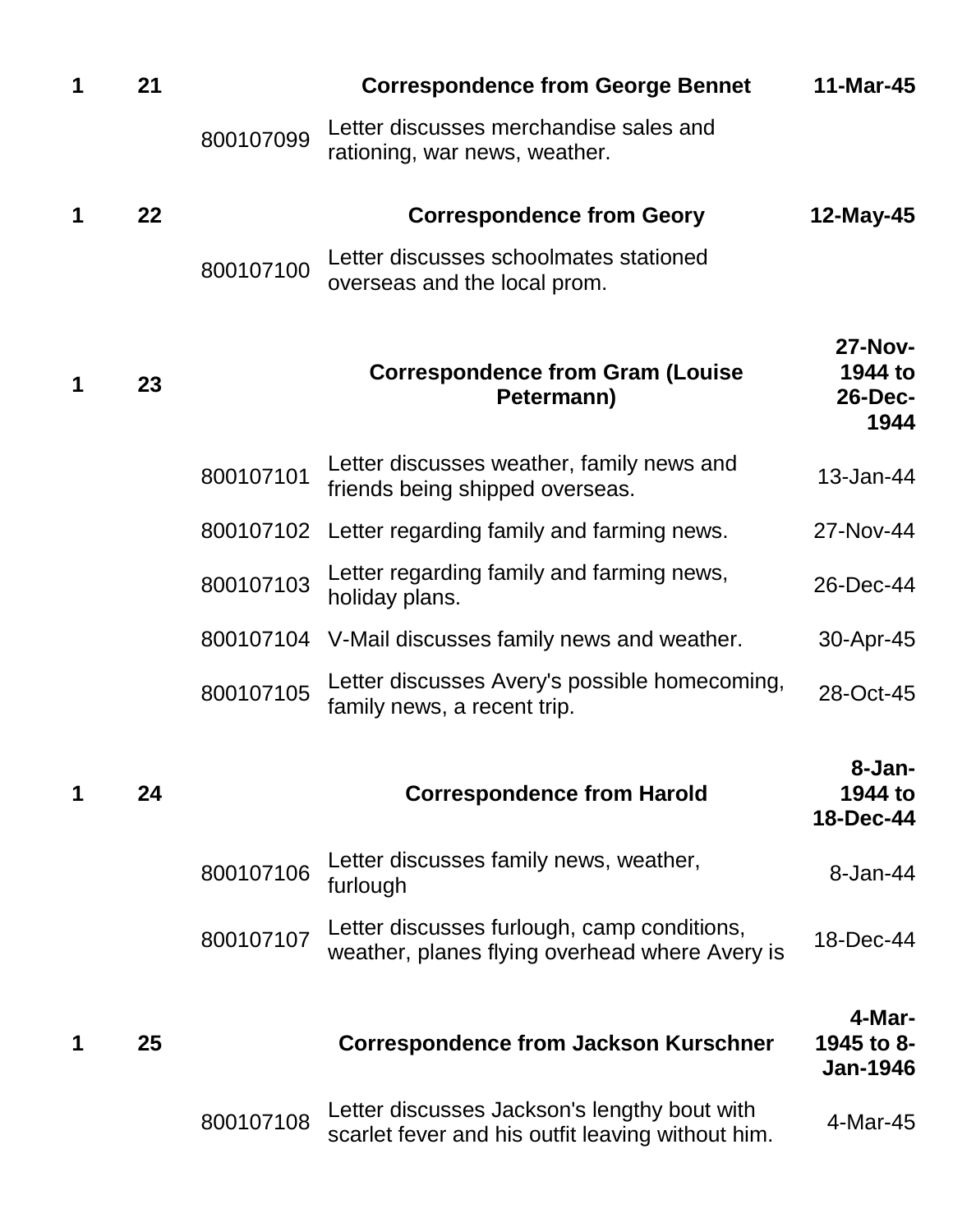|   |    | 800107109 | Letter from Hawaii describes camp conditions<br>and a childhood friend.                                 | 10-Aug-45                                         |
|---|----|-----------|---------------------------------------------------------------------------------------------------------|---------------------------------------------------|
|   |    | 800107110 | Letter talks about postwar plans, life in Hawaii,<br>Avery being in Civilian Corps.                     | $8 - Jan-46$                                      |
| 1 | 26 |           | <b>Correspondence from Jean Phillips</b>                                                                | <b>Christmas</b><br>1944 to<br>$19$ -Jul-<br>1945 |
|   |    |           | 800107111 V-Mail includes Christmas card greeting.                                                      | Christmas<br>1944                                 |
|   |    | 800107112 | Letter describes Christmas celebrations, news<br>about mutual friends going overseas, weather.          | $2$ -Jan-45                                       |
|   |    | 800107113 | Letter describes weather in New Guinea, Irving<br>Berlin performing nearby, judo tricks she<br>learned. | 18-Jan-45                                         |
|   |    | 800107114 | Letter describes weather, her swimming<br>lessons, the movie "And Now Tomorrow," a<br>dance.            | 12-Feb-45                                         |
|   |    | 800107115 | Letter mentions sunburn, the movie "Strike Up<br>The Band," and a dance.                                | 19-Feb-45                                         |
|   |    | 800107116 | Letter mentions weather, "Meet Me in St.<br>Louis," swimming.                                           | 12-Mar-45                                         |
|   |    | 800107117 | Letter describes life in New Guinea and slow<br>package service.                                        | 3-Apr-45                                          |
|   |    | 800107118 | Letter describes the places Jean has seen,<br>reactions to V-E Day.                                     | 14-Jun-45                                         |
|   |    | 800107119 | Letter describes Avery's move to the 34th,<br>movies, and weather.                                      | 13-Jul-45                                         |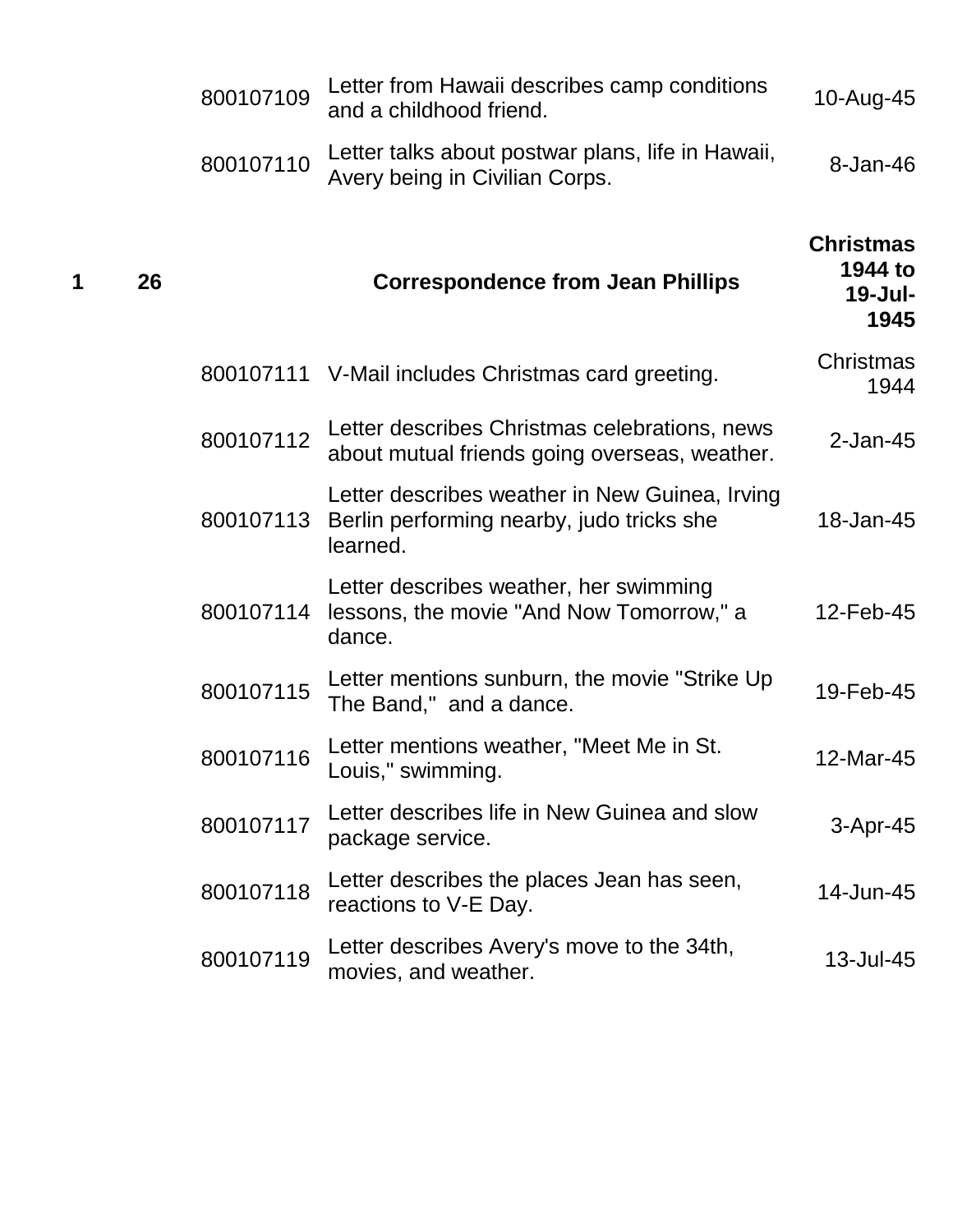| 1 | 27 |           | <b>Correspondence from Jewel Jacobek</b>                                                  | 8-Oct-1944<br>to 7-Feb-<br>1945              |
|---|----|-----------|-------------------------------------------------------------------------------------------|----------------------------------------------|
|   |    | 800107120 | Letter describes a football game at Proviso, a<br>dinner party, family news.              | 8-Oct-44                                     |
|   |    | 800107121 | Letter discusses recent presidential election,<br>skating, social activities.             | 11-Nov-44                                    |
|   |    | 800107122 | Letter describes weather, ice-skating, latest<br>war news.                                | $7-Feb-45$                                   |
| 1 | 28 |           | <b>Correspondence from Joe Long</b>                                                       | $6 - Aug-45$                                 |
|   |    | 800107123 | V-Mail regarding Joe preparing to go to the<br>Pacific.                                   |                                              |
| 1 | 29 |           | <b>Correspondence from Johnny Kramer</b>                                                  | 12-Feb-45                                    |
|   |    | 800107124 | Letter describes Johnny's new life as a civilian,<br>including attending classes.         |                                              |
| 1 | 30 |           | <b>Correspondence from June M.</b>                                                        | $25$ -July-<br>1944 to<br>$14$ -Jan-<br>1946 |
|   |    | 800107125 | Letter describes June's social activities and<br>includes addresses of girls to write to. | 25-Jul-44                                    |
|   |    | 800107126 | Letter describes June's studies and her<br>roommate.                                      | 17-Oct-44                                    |
|   |    |           | Letter includes a comic strip called "V-Mail,"                                            |                                              |
|   |    | 800107127 | mentions Avery's cousin in battle in Okinawa,<br>weekend plans.                           | 11-Jul-45                                    |
|   |    | 800107128 | Letter describes Avery's time in Italy, June's<br>social activities.                      | 30-Jul-45                                    |
|   |    | 800107129 | Letter describes V-J Day celebrations in<br>Chicago, college plans.                       | 21-Aug-45                                    |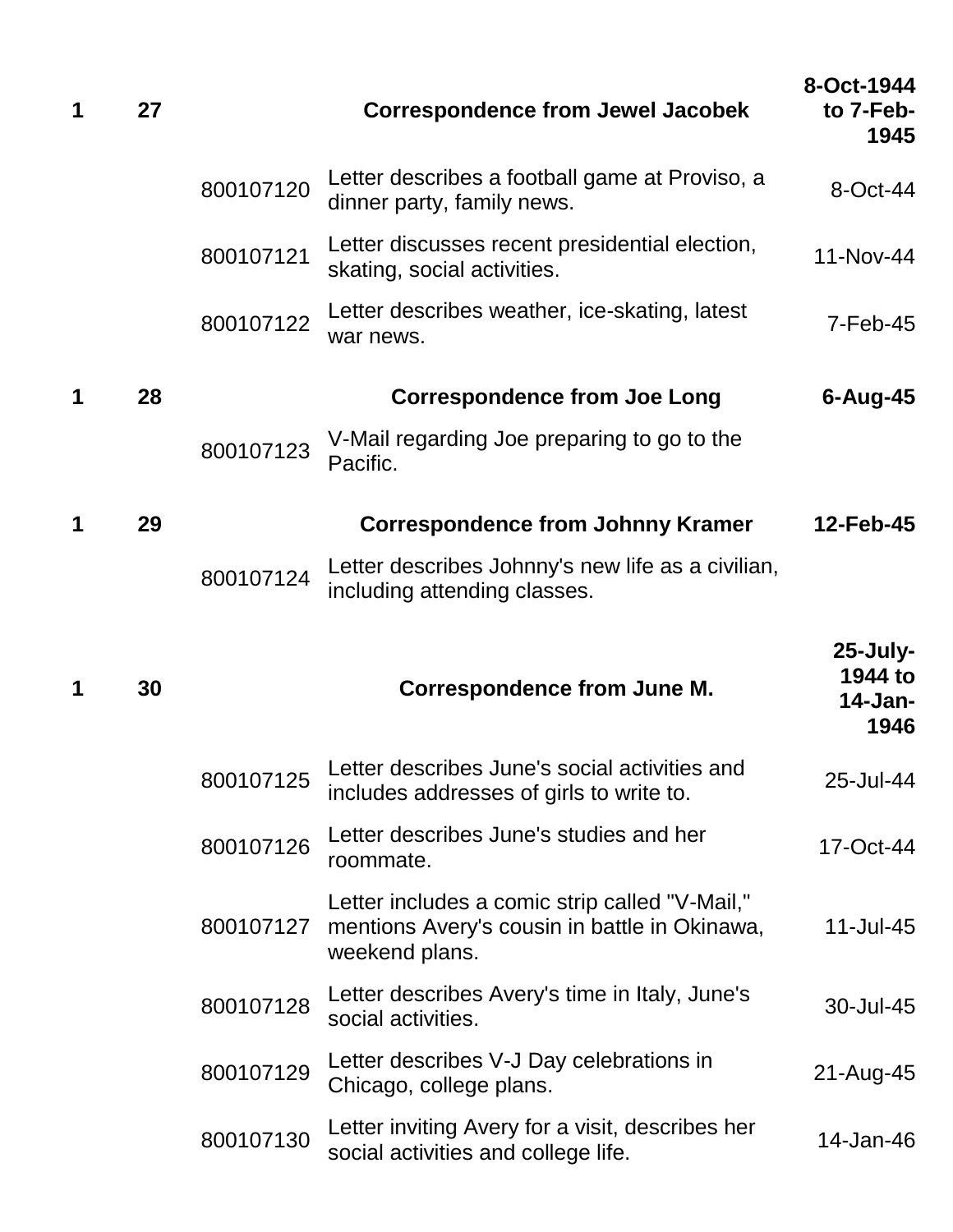| 1 | 31 |           | <b>Correspondence from Louise Kuich</b>                                                                                         | 8-Mar-<br>1945 to 6-<br>Aug-1945 |
|---|----|-----------|---------------------------------------------------------------------------------------------------------------------------------|----------------------------------|
|   |    | 800107131 | Letter describing social activities including<br>seeing "Blossom Time," "Guest in the House"<br>and reading "The Razor's Edge." | 8-Mar-45                         |
|   |    | 800107132 | Letter includes horoscopes. Describes a friend,<br>social activities, shared memories.                                          | $2$ -May-45                      |
|   |    | 800107133 | Postcard thanking him for a picture he sent.                                                                                    | $3$ -Jul-45                      |
|   |    | 800107134 | Letter thanking him for a bracelet, describing<br>life on home front including food shortages.                                  | $6 - Aug-45$                     |
| 1 | 32 |           | <b>Correspondence from Marilyn Kurschner</b>                                                                                    | 22-Oct-<br>1944 to<br>14-Jun-45  |
|   |    | 800107135 | V-Mail regarding her college plans and her<br>friends.                                                                          | 22-Oct-44                        |
|   |    | 800107136 | Letter regarding college life and her friends'<br>lives.                                                                        | 9-Dec-44                         |
|   |    | 800107137 | Letter regarding college life including a<br>description of her classes and plans to visit<br>Avery.                            | 15-Jan-45                        |
|   |    | 800107138 | Letter regarding college life, family life, and                                                                                 | 10-Apr-45                        |
|   |    |           | plans for the summer.                                                                                                           |                                  |
|   |    | 800107139 | Letter regarding Avery's upcoming trip home,<br>family and college life.                                                        | 14-Jun-45                        |

| 1945 to<br>$13$ -Feb-<br>1946 |
|-------------------------------|
|                               |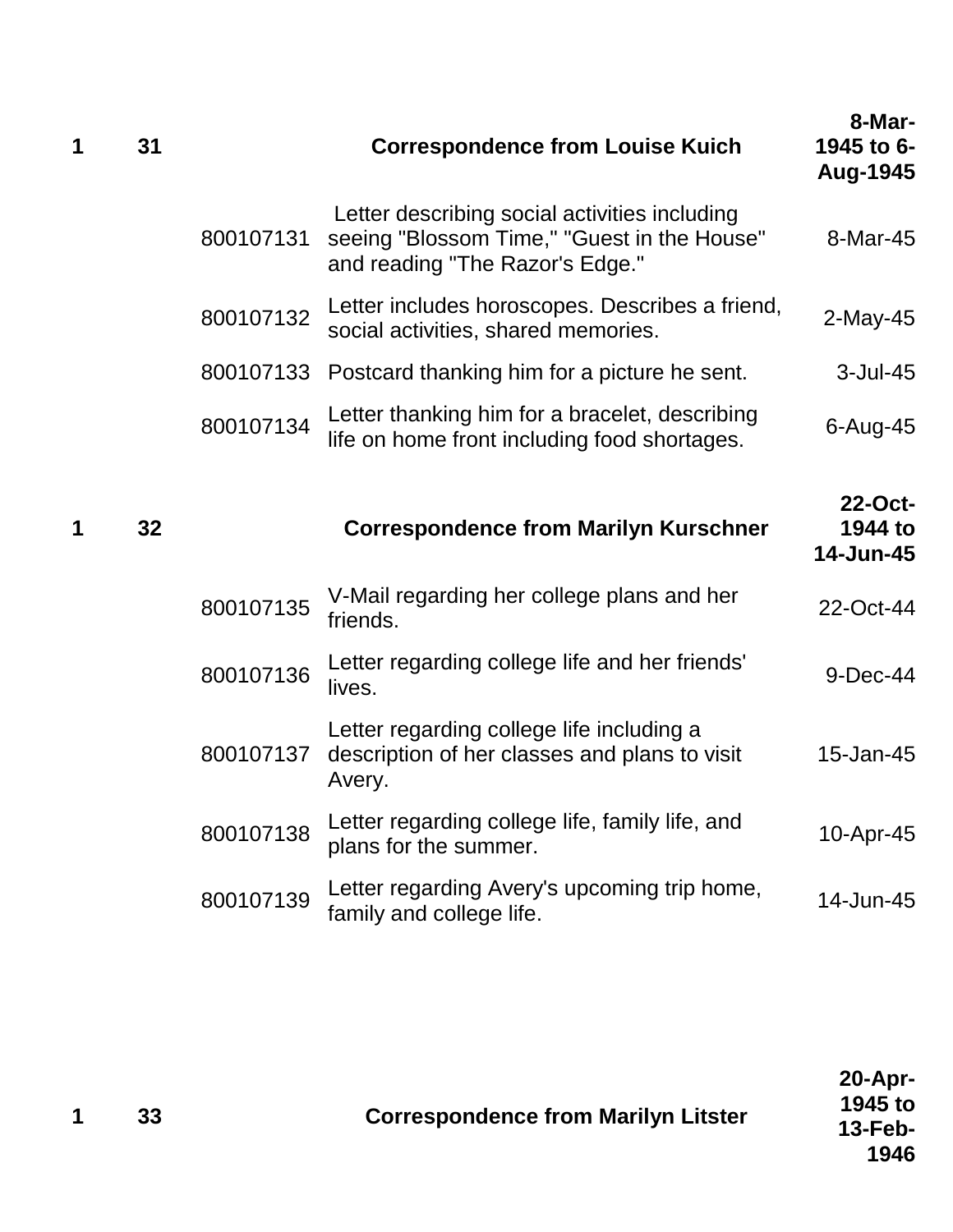|   |    | 800107140 | Letter mentions President Roosevelt's death,<br>family news and Marshall Fields news.             | 20-Apr-45                                   |
|---|----|-----------|---------------------------------------------------------------------------------------------------|---------------------------------------------|
|   |    | 800107141 | Letter regarding work and family news.                                                            | 30-Dec-45                                   |
|   |    | 800107142 | Short note that included a photo (photo not<br>included).                                         | 19-Jan-46                                   |
|   |    |           | 800107143 Valentine's Day card.                                                                   | 13-Feb-46                                   |
| 1 | 34 |           | <b>Correspondence from Marjorie</b>                                                               | 8-July-<br>1945 to 7-<br><b>Nov-45</b>      |
|   |    | 800107144 | Letter regarding Avery's homecoming, family<br>news, a friend named Donald serving with<br>Avery. | 8-Jul-45                                    |
|   |    | 800107145 | Letter asking Avery if anything has happened<br>to Don, whose letters have become infrequent.     | 13-Sep-45                                   |
|   |    | 800107146 | Letter thanking Avery for news of Don, citing a<br>misunderstanding.                              | 7-Nov-45                                    |
|   |    |           |                                                                                                   |                                             |
| 2 | 1  |           | <b>Correspondence from Mary Lou Shay</b>                                                          | 9-Nov-<br>1944 to<br><b>26-Oct-</b><br>1945 |
|   |    | 800107147 | Letter regarding a local football game, her<br>classes and friends.                               | 9-Nov-44                                    |
|   |    | 800107148 | Letter regarding her new assignment to<br>Maryland, family news and holiday plans.                | 30-Dec-44                                   |
|   |    | 800107149 | Letter regarding life as a nurse.                                                                 | 4-Jan-45                                    |
|   |    | 800107150 | Letter discusses life as a nurse and Avery's<br>homecoming.                                       | 5-Jan-45                                    |
|   |    | 800107151 | Letter discusses life as a nurse and social<br>activities.                                        | 12-Jan-45                                   |
|   |    | 800107152 | Letter regarding hospital experiences.                                                            | 16-Jan-45                                   |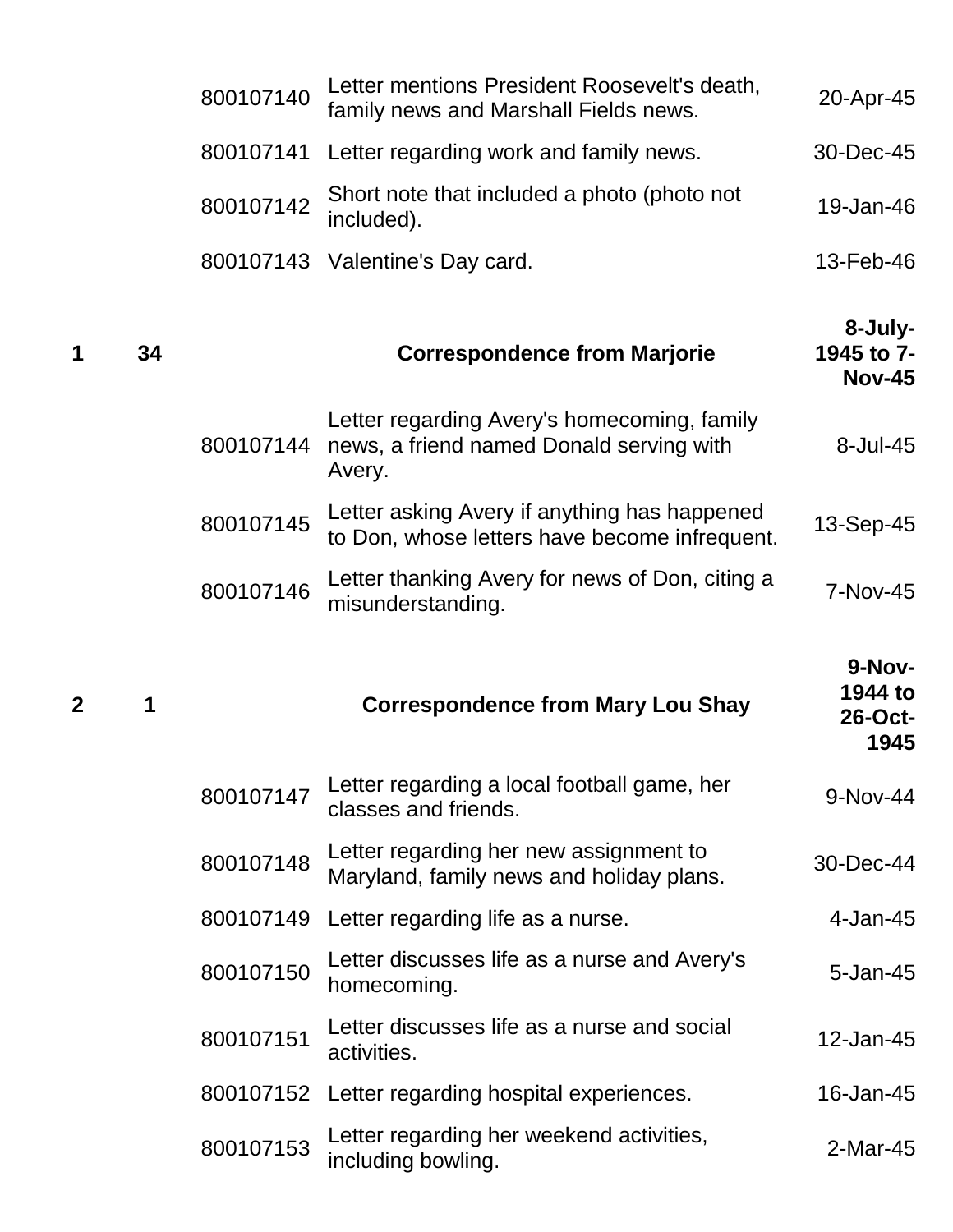|                |              | 800107154 | Letter regarding her work as a nurse at the<br>University of Pennsylvania.                                   | 10-Apr-45                                    |
|----------------|--------------|-----------|--------------------------------------------------------------------------------------------------------------|----------------------------------------------|
|                |              | 800107155 | Letter regarding nursing life and an upcoming<br>leave.                                                      | 24-Apr-45                                    |
|                |              | 800107156 | Letter regarding her recent bout with<br>appendicitis and news about mutual friends.                         | $6-Sep-45$                                   |
|                |              | 800107157 | Letter regarding family news including her<br>brother being drafted, and a mention of<br>Eisenhower jackets. | 26-Oct-45                                    |
| $\overline{2}$ | $\mathbf{2}$ |           | <b>Correspondence from Maxine Hansen</b>                                                                     | <b>N.D.</b>                                  |
|                |              | 800107158 | V-Mail mentions seeing a show at Navy Pier<br>and gives updates on mutual friends.                           |                                              |
| $\mathbf 2$    | $\mathbf{3}$ |           | <b>Correspondence from Mrs. Melvin Kolwitz</b>                                                               | $11 - Jan-45$                                |
|                |              | 800107159 | Letter gives details of Chuck's injuries and<br>whereabouts, which includes Guam and<br>Guadalcanal.         |                                              |
| $\mathbf 2$    | 4            |           | <b>Correspondence from Mildred Jacobek</b>                                                                   | $31 - Dec-$<br>1944 to 1-<br><b>Jan-1945</b> |
|                |              | 800107160 | V-Mail describing holiday plans, family news,<br>weather, packages sent to Avery.                            | 31-Dec-44                                    |
|                |              | 800107161 | V-Mail describing family news including newly-<br>discovered relatives and friends.                          | $1-Jan-45$                                   |
|                |              |           |                                                                                                              |                                              |
| 2              | 5            |           | <b>Correspondence from Myra Jacobek</b>                                                                      | 6-Oct-1943<br>to 20-Oct-<br>45               |
|                |              | 800107162 | Letter discusses family news including Warren<br>possibly shipping out soon.                                 | $6$ -Oct-43                                  |

800107163 Letter regarding family news and advice. 1-Jan-45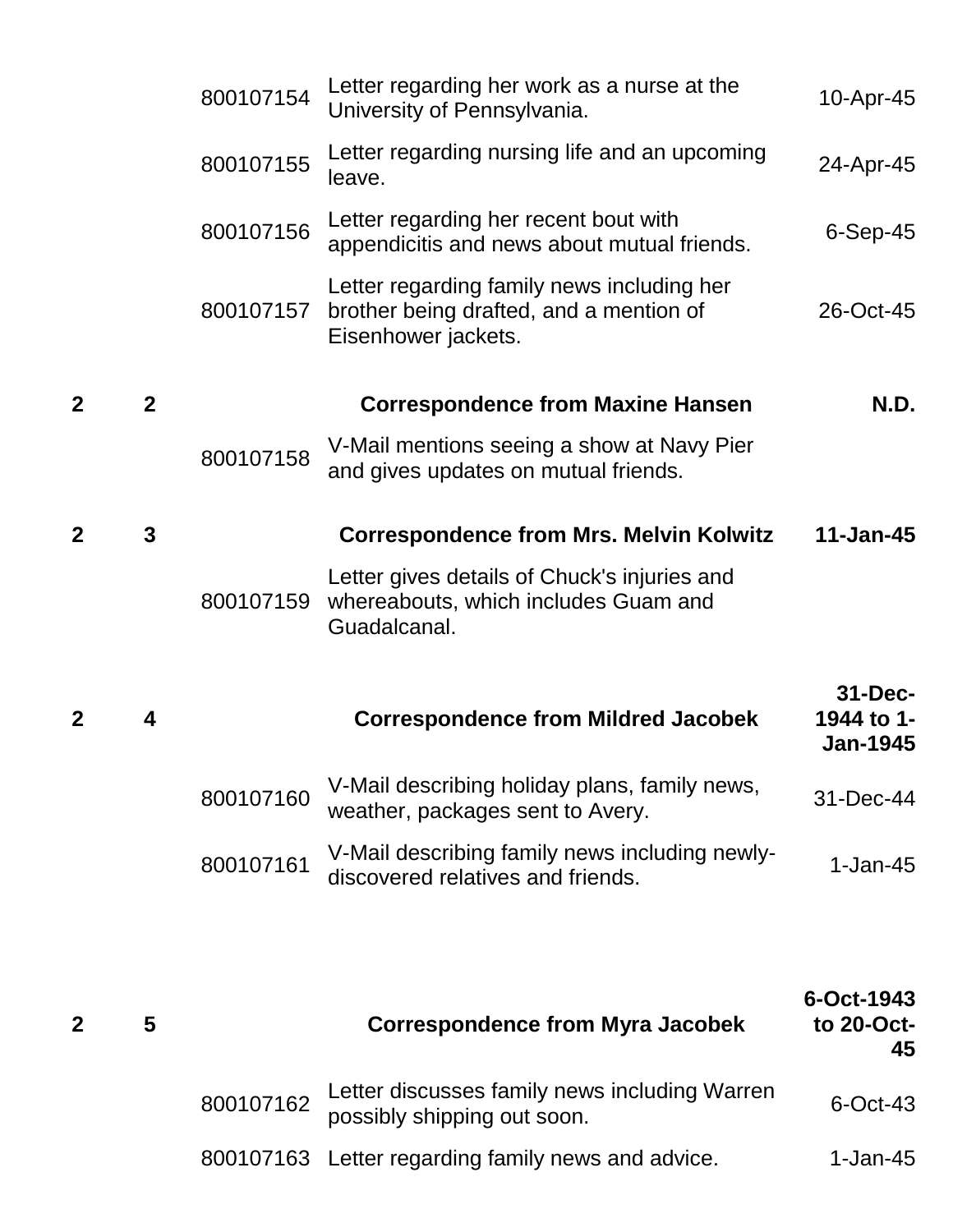|              |   | 800107164 | News clippings including: "Detailed Plan for<br>Redeployment of Fifth Army in Italy Revealed,"<br>"Portraits," and jokes. | 18-Jul-45                                 |
|--------------|---|-----------|---------------------------------------------------------------------------------------------------------------------------|-------------------------------------------|
|              |   | 800107165 | Letter discusses family news including<br>Warren's wedding and discusses the number<br>of points Avery has.               | 10-Oct-45                                 |
|              |   | 800107166 | Letter discusses family news, the house, new<br>car, friends overseas.                                                    | 20-Oct-45                                 |
| $\mathbf{2}$ | 6 |           | <b>Correspondence from Pat Clark</b>                                                                                      | $11 - Jan-$<br>1945 to<br>17-Jun-<br>1945 |
|              |   | 800107167 | Letter includes family news and details of<br>social activities.                                                          | 11-Jan-45                                 |
|              |   | 800107168 | Graduation announcement for Beloit High<br>School.                                                                        | 16-Jun-45                                 |
|              |   |           | 800107169 Letter includes family news and work news.                                                                      | 17-Jun-45                                 |
| $\mathbf 2$  | 7 |           | <b>Correspondence from Phyllis</b>                                                                                        | $2$ -Jan-52                               |
|              |   | 800107170 | Letter thanking him for a gift, mentions friend<br>Don, her favorite pastimes, and a recent<br>vacation.                  | $2$ -Jan-52                               |
| $\mathbf{2}$ | 8 |           | <b>Correspondence from Phyllis Smith</b>                                                                                  | $21-Nov-$<br>1944 to<br>10-Jun-45         |
|              |   | 800107171 | Letter discusses a family wedding and her<br>breakup with Avery's friend Chuck.                                           | 21-Nov-44                                 |
|              |   | 800107172 | Letter discusses writing to Avery's mother,<br>family news and local gossip.                                              | 28-Jan-45                                 |
|              |   | 800107173 | Letter describes a radio show, weekend plans,<br>and social activities.                                                   | 11-Feb-45                                 |
|              |   | 800107174 | Letter regarding visit to the hospital with<br>appendicitis, books, guitar, gossip, family                                | 22-Feb-45                                 |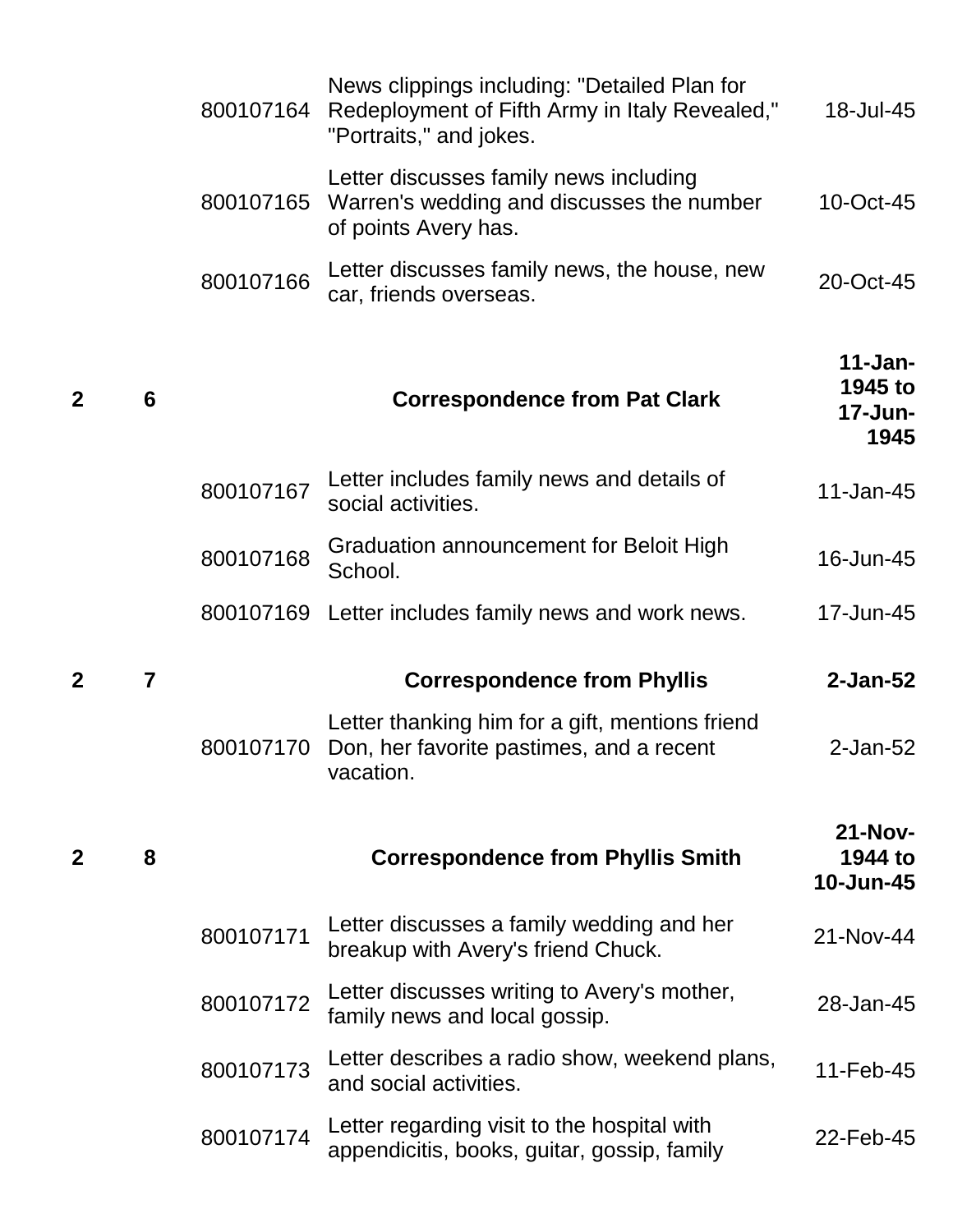news.

|                |    |           | 800107175 Letter regarding social activities and Chuck.                                                          | $2$ -Apr-45                                     |
|----------------|----|-----------|------------------------------------------------------------------------------------------------------------------|-------------------------------------------------|
|                |    | 800107176 | Letter mentions V-E Day, Chuck,<br>homecomings around town and popular<br>movies.                                | 10-Jun-45                                       |
| $\overline{2}$ | 9  |           | Correspondence from Mrs. R. Hermann                                                                              | 1-Dec-<br>1944 to 5-<br>May-1945                |
|                |    | 800107177 | V-Mail wishing him a Merry Christmas, asking<br>for a pin and mentions family news.                              | $1-Dec-44$                                      |
|                |    | 800107178 | Letter discusses weather and family news,<br>thanks Avery for a gift.                                            | 22-Jan-45                                       |
|                |    | 800107179 | V-Mail thanking Avery for Easter card,<br>mentions ankle injury, weather, and brother<br>Warren.                 | $5$ -May-45                                     |
| $\overline{2}$ | 10 |           | <b>Correspondence from Shirley Ginter</b>                                                                        | $12$ -Jul-<br>1944 to<br><b>22-Dec-</b><br>1944 |
|                |    | 800107180 | Letter describes a recent storm, past weekend<br>plans, work, upcoming Republican and<br>Democratic conventions. | 12-Jul-44                                       |
|                |    | 800107181 | Letter discusses family news, local war efforts,<br>social activities.                                           | $2$ -Aug-44                                     |
|                |    | 800107182 | Letter describes vacation plans and her new<br>dog, along with family news.                                      | 13-Sep-44                                       |
|                |    | 800107183 | Letter describes a recent trip and family news.                                                                  | 22-Dec-44                                       |
| $\overline{2}$ | 11 |           | <b>Correspondence from Shirley Stephenson</b>                                                                    | 20-Jan-<br>1945 to<br>30-Apr-45                 |
|                |    |           | 800107184 V-Mail discusses her new job and news about                                                            | 20-Jan-45                                       |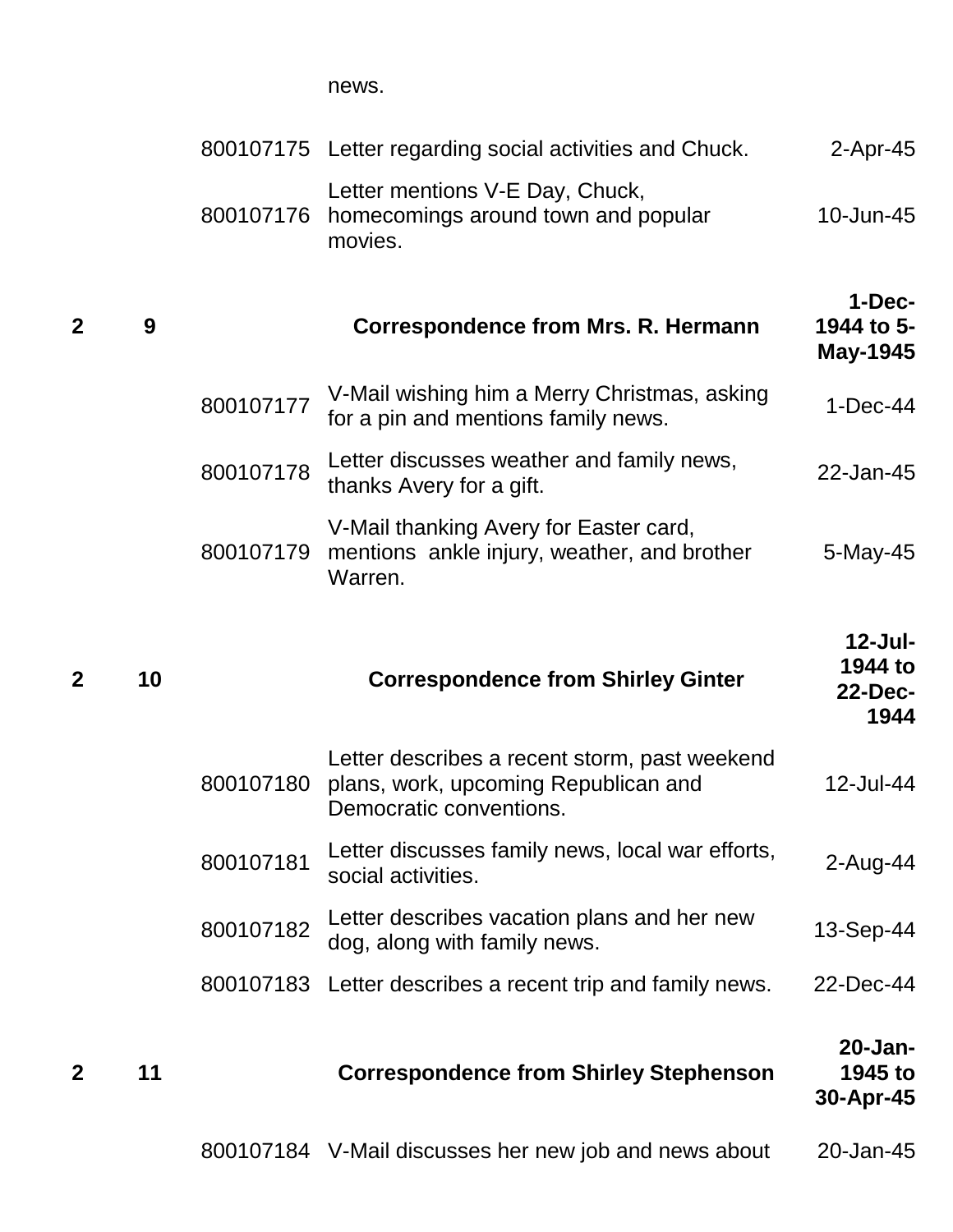|  | friends stationed overseas. |
|--|-----------------------------|
|  |                             |

|              |    | 800107185 | V-Mail mentions peace rumors and family<br>news.                                                                                                       | 30-Jan-45                                |
|--------------|----|-----------|--------------------------------------------------------------------------------------------------------------------------------------------------------|------------------------------------------|
| $\mathbf{2}$ | 12 |           | <b>Correspondence form Syl Leitch</b>                                                                                                                  | 7-Mar-45                                 |
|              |    | 800107186 | V-Mail regarding family news and friends on<br>the front.                                                                                              |                                          |
| $\mathbf{2}$ | 13 |           | <b>Correspondence from Warren Jacobek</b>                                                                                                              | 18-Jun-<br>1945 to 6-<br><b>Nov-1945</b> |
|              |    | 800107187 | Letter regarding Warren's whereabouts and<br>when they will be heading home and Avery's<br>trip to Venice.                                             | 18-Jun-45                                |
|              |    | 800107188 | Letter regarding possible furlough, war rumors,<br>men from his unit.                                                                                  | 4-Jul-45                                 |
|              |    | 800107189 | Letter regarding Warren's homecoming, family<br>news, his impending marriage, a new car they<br>bought.                                                | 19-Sep-45                                |
|              |    | 800107190 | Letter regarding Warren's extended furlough,<br>job hunt, whether the amount of points needed<br>will lower, when Avery will come home                 | 10-Oct-45                                |
|              |    | 800107191 | Letter regarding Warren's work, family news,<br>house hunt, the new car waiting for Avery.<br>Enclosed mother's letter which discusses<br>family news. | 6-Nov-45                                 |
| $\mathbf{2}$ | 14 |           | <b>Correspondence from Wray Jacobek</b>                                                                                                                | $24$ -Apr-<br>1945 to<br>N.D.            |
|              |    | 800107192 | V-Mail mentions Avery's injured ankle, school<br>and family news.                                                                                      | 24-Apr-45                                |
|              |    | 800107193 | V-Mail describing a recent trip.                                                                                                                       | N.D.                                     |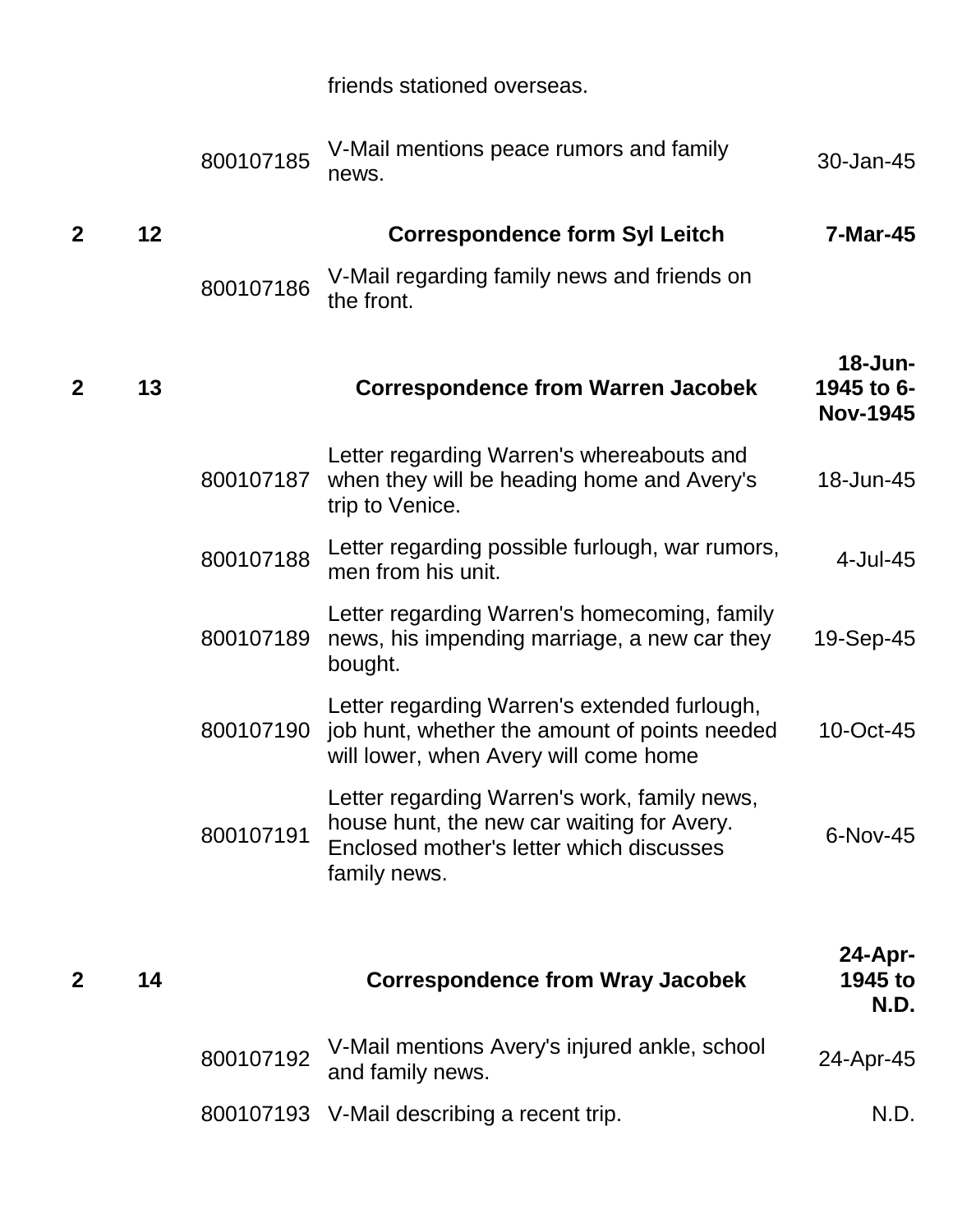| $\mathbf{2}$ | 15 |           | <b>Correspondence from Avery Jacobek</b>                                       |             |
|--------------|----|-----------|--------------------------------------------------------------------------------|-------------|
|              |    |           | 800107194 V-Mail of a Mother's Day Card.                                       | 1-May-45    |
| $\mathbf{2}$ | 16 |           | <b>Miscellaneous</b>                                                           |             |
|              |    | 800107195 | V-Mail regarding the actions of the 85th<br>division in Italy                  | N.D.        |
|              |    |           | 800107196 Airmail stamp                                                        |             |
|              |    |           | 800107197 Blank Airmail envelopes (5)                                          |             |
|              |    | 800107198 | <b>Blank Postal Card</b>                                                       |             |
|              |    | 800107199 | Photography envelope addressed to Avery                                        | $9$ -May-44 |
|              |    | 800107200 | Christmas package envelope                                                     |             |
|              |    | 800107201 | War and Navy Departments V-Mail service<br>envelope                            |             |
|              |    |           | 800107202 Illinois State Employment Service envelope                           |             |
|              |    |           | 800107203 Selective Service envelope                                           |             |
|              |    |           | 800107204 Veterans Administration Envelope                                     |             |
|              |    | 800107205 | Brooks envelope addressed to Avery                                             |             |
|              |    |           | 800107206 Stamped and addressed envelope to Avery                              |             |
|              |    |           | <b>Series Five: Postcards</b>                                                  |             |
| $\mathbf{2}$ | 17 |           | <b>Blank Postcards</b>                                                         |             |
|              |    |           | 800107207 Belluno - con prealpi, Effetto Invernale                             | N.D.        |
|              |    |           | 800107208 Belluno - Panoramas sul Piave                                        | N.D.        |
|              |    | 800107209 | Carmagnola - Via Umberto I. Caption: "Bought"<br>this card here, 10-July-1945" | 10-Jul-45   |
|              |    | 800107210 | Roma - Basilica di S. Paolo fuori le mura                                      | N.D.        |
|              |    | 800107211 | Roma - Basilica di S. Paolo fuori le mura<br>(interno)                         | N.D.        |

800107212 Roma - Basilica di S. Paolo fuori le mura N.D.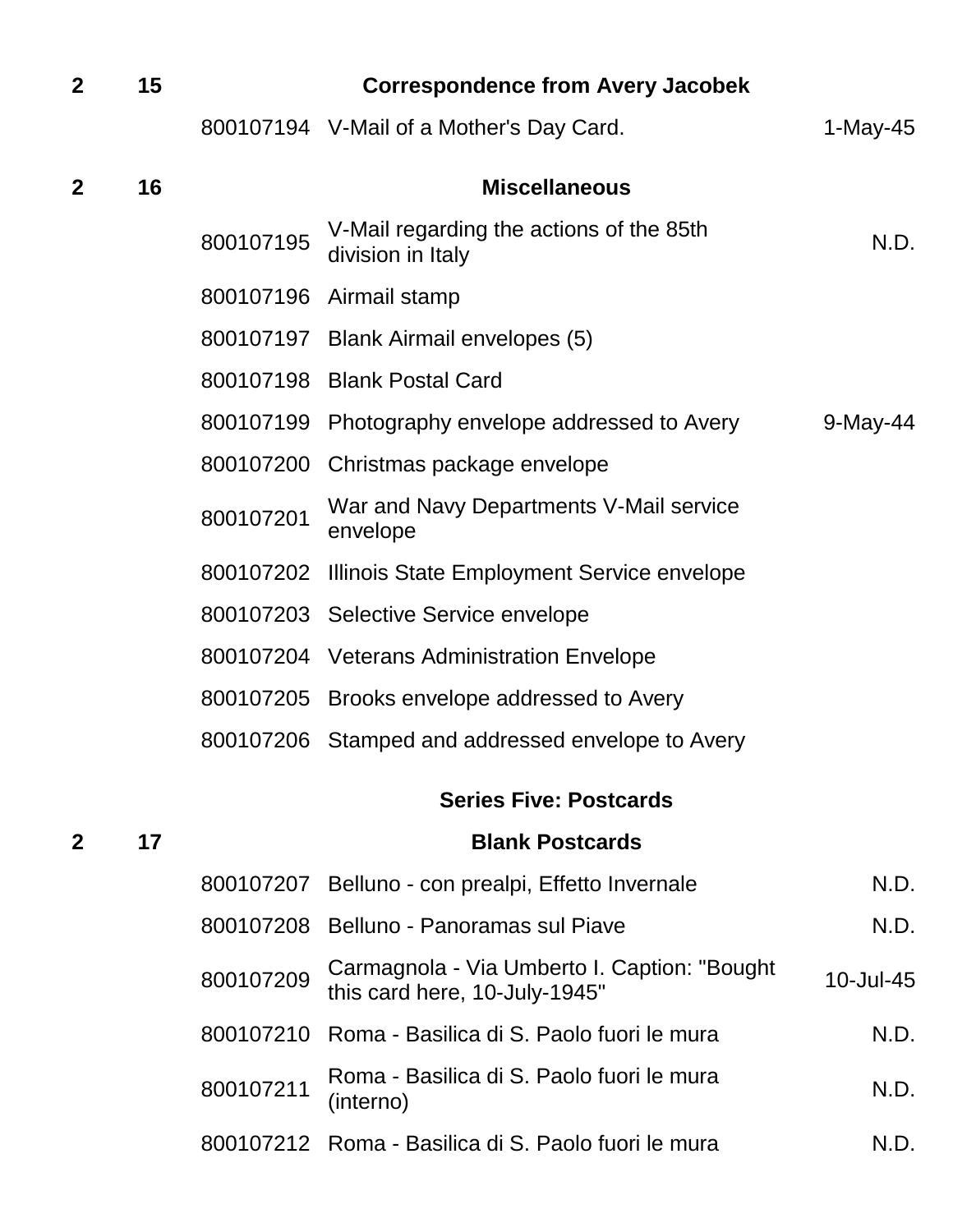(interno)

| 800107213 | Roma - Citta del Vaticano - Piazza S. Pietro e<br>Palazzi Apostolia | N.D. |
|-----------|---------------------------------------------------------------------|------|
|           | 800107214 Roma - Foro Mussolini - Monolite                          | N.D. |
|           | 800107215 Roma - Il Pantheon                                        | N.D. |
|           | 800107216 Roma - Il Quirinale                                       | N.D. |
|           | 800107217 Roma - La Scala Santa                                     | N.D. |
|           | 800107218 Roma - Monumento a G. Garibaldi al Gianicolo              | N.D. |
|           | 800107219 Roma - Monumento a Vittorio Emanuele                      | N.D. |
|           | 800107220 Roma - Palazzo di Giustiria                               | N.D. |
|           | 800107221 Roma - Piazza dell'Esedra                                 | N.D. |
|           | 800107222 Roma - S. Giovanni in Laterano                            | N.D. |
|           | 800107223 Roma - Piazza e Palazzo Venezia                           | N.D. |
|           | 800107224 Roma - Trinita dei Monti                                  | N.D. |
|           | 800107225 Roma - Via dell'Impero                                    | N.D. |
|           | 800107226 Roma - Villa Umberto - Ill Laghetto                       | N.D. |
|           | 800107227 Venezia - Basilica di S. Marco                            | N.D. |
|           | 800107228 Venezia - Basilica di S. Marco                            | N.D. |
|           | 800107229 Venezia - Basilica di S. Marco (color)                    | N.D. |
|           | 800107230 Venezia - Ca' d'Oro                                       | N.D. |
|           | 800107231 Venezia - Ca' d'Oro (color)                               | N.D. |
|           | 800107232 Venezia - Canal Grande e Chiesa della Salute              | N.D. |
|           | 800107233 Venezia - Chiesa Madonna della Saluta                     | N.D. |
|           | 800107234 Venezia - Chiesa Madonna della Saluta (color)             | N.D. |
|           | 800107235 Venezia - I cavalli di bronzo                             | N.D. |
|           | 800107236 Venezia - I cavalli di bronzo                             | N.D. |
|           | 800107237 Venezia - Il Molo                                         | N.D. |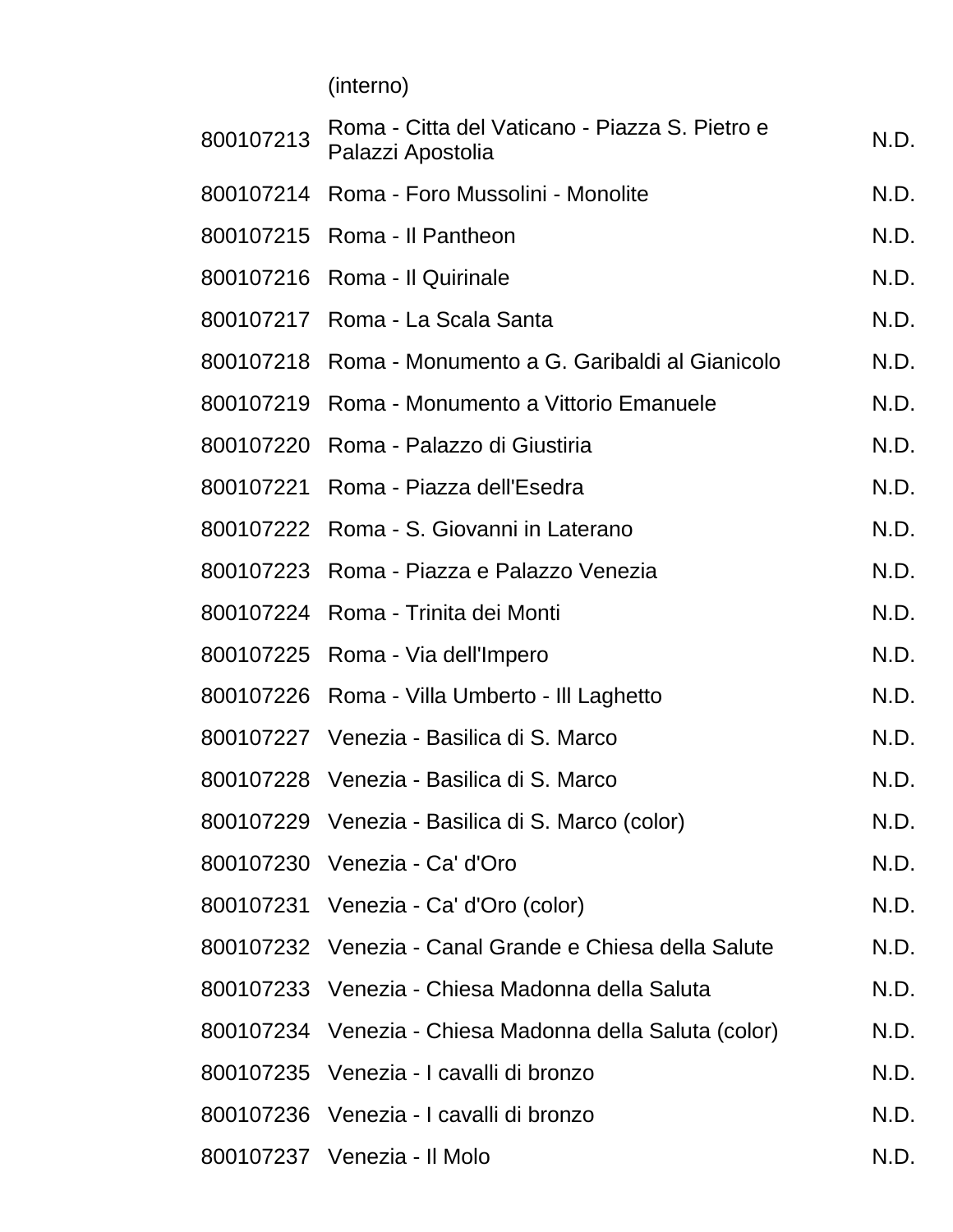|                  |    |           | 800107238 Venezia - Isola San Giorgio                                             | N.D.      |
|------------------|----|-----------|-----------------------------------------------------------------------------------|-----------|
|                  |    |           | 800107239 Venezia - Palazzo Ducale                                                | N.D.      |
|                  |    |           | 800107240 Venezia - Palazzo Ducale (color)                                        | N.D.      |
|                  |    |           | 800107241 Venezia - Piazza S. Marco e Campanile                                   | N.D.      |
|                  |    |           | 800107242 Venezia - Piazzo S. Marco - I piccioni                                  | N.D.      |
|                  |    |           | 800107243 Venezia - Panorama                                                      | N.D.      |
|                  |    |           | 800107244 Venezia - Panorama dall'Isola S. Giorgio                                | N.D.      |
|                  |    |           | 800107245 Venezia - Ponte di Rialto (2)                                           | N.D.      |
|                  |    |           | 800107246 Venezia - Ponte dei Sospiri                                             | N.D.      |
|                  |    |           | 800107247 Venezia - Ponte dei Sospiri (color)                                     | N.D.      |
| $\mathbf{2}$     | 18 |           | Postcards with writing on back                                                    |           |
|                  |    |           | 800107248 Belluno - I giardini di Piazza Campitello                               | N.D.      |
|                  |    | 800107249 | Belluno - Piazza Campitello, Giardini e Chiesa<br>Santo Stefano                   | N.D.      |
|                  |    | 800107250 | Marmolada e monte Civetta vista dal Passo<br>Fedaia                               | N.D.      |
|                  |    | 800107251 | U.S. Army Ship "Ernest Hinds" Arrives at Port<br>of Embarkation, Charleston, S.C. | N.D.      |
|                  |    |           | 800107252 Venezia - Canal Grade e Palazzo Franchetti                              | N.D.      |
|                  |    |           | 800107253 Venezia - Ponte di Rialto                                               | N.D.      |
| $\mathbf{2}$     | 19 |           | <b>Mailed Postcards</b>                                                           |           |
|                  |    |           | 800107254 Belluno - Stazione Ferroviaria                                          | 30-May-45 |
|                  |    |           | 800107255 Carmagnola - Scuola Elementari                                          | 13-Jul-45 |
|                  |    |           | <b>Series Six: Journals</b>                                                       |           |
| $\boldsymbol{2}$ | 20 |           | 800107256 "My Stretch in the Service" blank journal                               | N.D.      |
| $\mathbf 2$      | 21 |           | 800107257 "Life in the Service" blank journal                                     | N.D.      |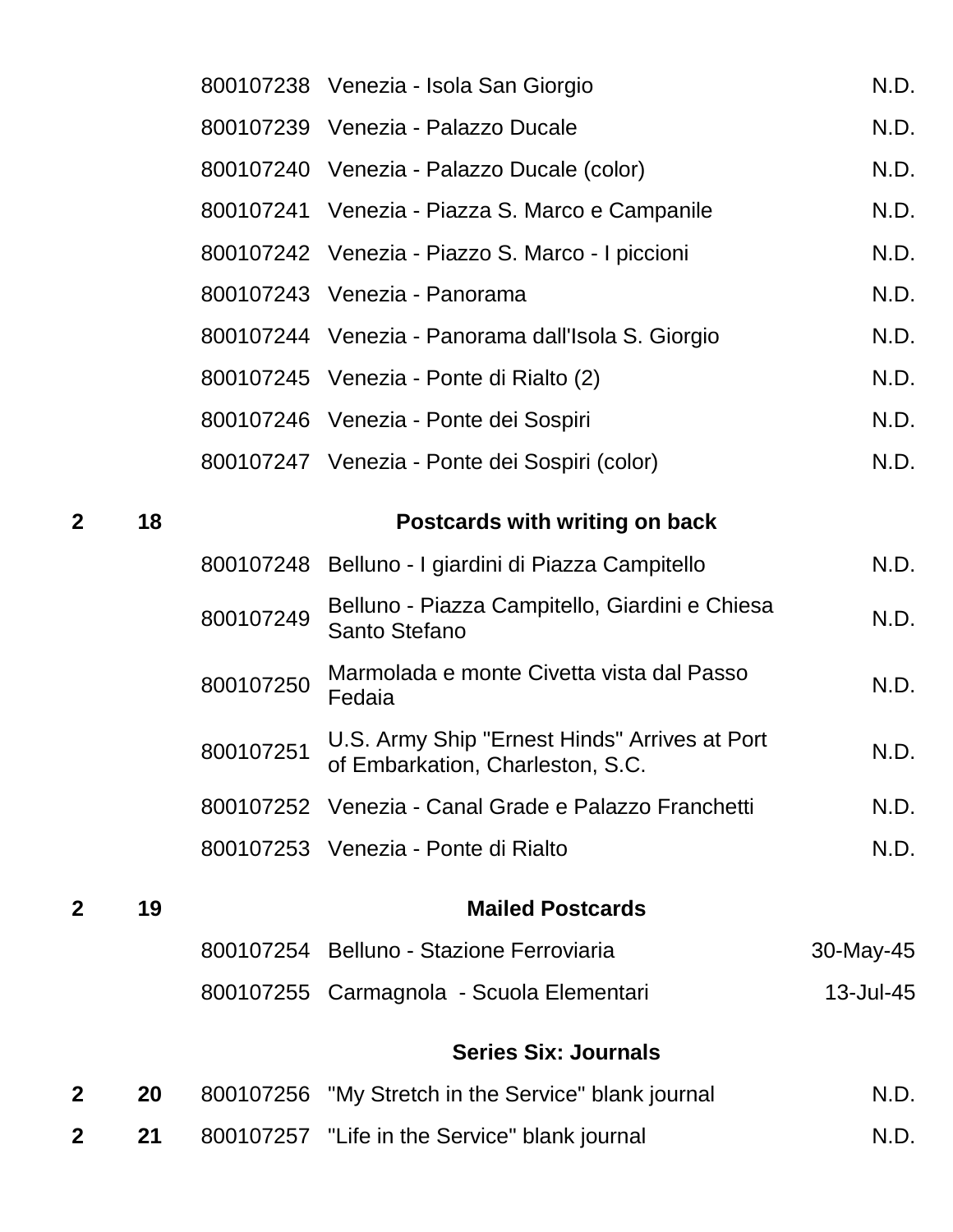| $\mathbf{2}$ | 22 |           | Items from "Life in the Service" Journal                                                                                             |               |
|--------------|----|-----------|--------------------------------------------------------------------------------------------------------------------------------------|---------------|
|              |    |           | 800107258 Army Exchange Ration Card (3)                                                                                              | N.D.          |
|              |    | 800107259 | Special Order of the Day from H.R. Alexander                                                                                         | $2$ -May-45   |
|              |    | 800107260 | <b>Telegram from Warren Jacobek</b>                                                                                                  | 12-Sep-45     |
|              |    | 800107261 | Telegram from Avery Jacobek that includes<br>arrival date                                                                            | 30-Nov-45     |
|              |    | 800107262 | Clipping of Avery's name among those serving<br>overseas in the Chicago Times                                                        | 10-Mar-45     |
|              |    | 800107263 | Newspaper clipping: "Pfc. Avery Jacobek<br>Completes 4 Weeks Schooling in Italy"                                                     | 27-Sep-45     |
|              |    | 800107264 | Newspaper clipping: "Voice of the People"<br>regarding conscription of women and signed by<br>Avery and Warren Jacobek, among others | N.D.          |
|              |    | 800107265 | Headquarters 15th Army Group Presidential<br>Message                                                                                 | $3-May-45$    |
|              |    | 800107266 | Headquarters 15th Army Group message to<br>the Soldiers of the 15th Army Group                                                       | 1-May-45      |
| 3            | 1  |           | <b>Series Seven: Newspapers and Clippings</b>                                                                                        |               |
|              |    |           | <b>Newspapers</b>                                                                                                                    |               |
|              |    |           | <b>The Bataan Bullsheet</b>                                                                                                          |               |
|              |    |           | 800107267 Volume 1, No. 1                                                                                                            | $1-Dec-45$    |
|              |    |           | Combateer, The                                                                                                                       |               |
|              |    |           | 800107268 Volume 1, No. 3                                                                                                            | May-45        |
|              |    |           | 800107269 Volume 1, No. 3                                                                                                            | $Jun-45$      |
|              |    |           | 800107270 Volume 1, No. 5                                                                                                            | <b>Jul-45</b> |
|              |    |           | <b>Field Glass, The</b>                                                                                                              |               |
|              |    |           | 800107271 Volume 11, No. 6                                                                                                           | 19-Jul-43     |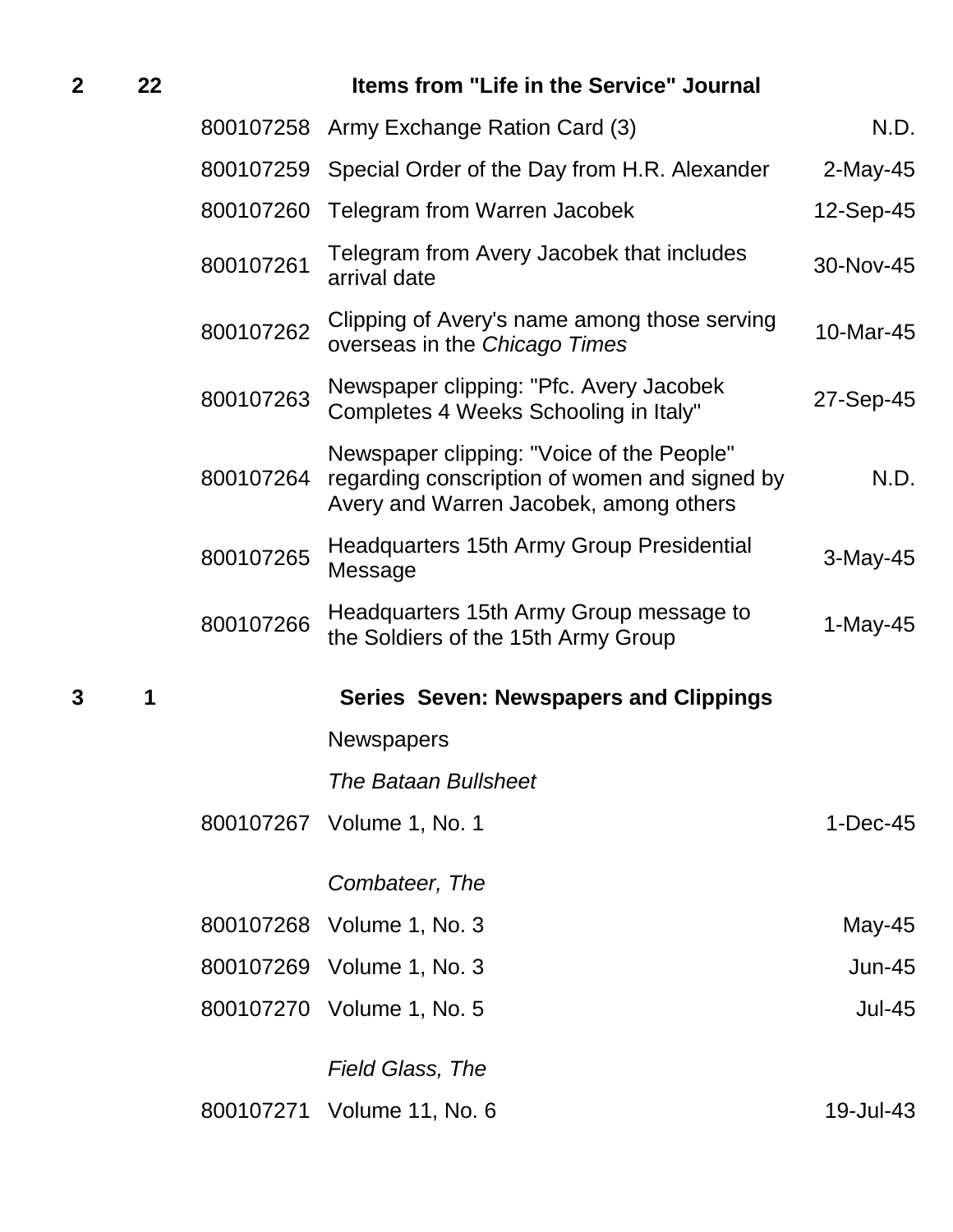|   |              |           | Litter Post, The                                                                          |           |
|---|--------------|-----------|-------------------------------------------------------------------------------------------|-----------|
|   |              |           | 800107272 Volume 1, No. 9 (2)                                                             | $Jun-45$  |
|   |              |           | <b>Stars and Stripes</b>                                                                  |           |
|   |              |           | 800107273 Mediterranean, Volume 2, No. 72                                                 | 21-Apr-45 |
|   |              |           | 800107274 Mediterranean, Volume 1, No. 22                                                 | 22-Apr-45 |
|   |              |           | 800107275 Mediterranean, Volume 2, No. 149                                                | 30-Nov-45 |
| 3 | $\mathbf{2}$ |           | <b>Newspaper Clippings</b>                                                                |           |
|   |              | 800107276 | Clipping of Avery's name among those serving<br>overseas in the Chicago Times             | 10-Mar-45 |
|   |              |           | 800107277 Clipping from The Field Glass                                                   | 14-May-45 |
|   |              |           | 800107278 "Berlin Writes Fifth Army Song"                                                 | N.D.      |
|   |              | 800107279 | "The Neighbors" comic strip                                                               | N.D.      |
|   |              | 800107280 | Clipping of Avery and Warren's names in The<br><b>Field Glass</b>                         | N.D.      |
|   |              | 800107281 | Clipping from Parade War Album                                                            | N.D.      |
| 3 | 3            |           | <b>Series Eight: Pamphlets</b>                                                            |           |
|   |              |           | 800107282 "Going Back to Civilian Life" (2)                                               | N.D.      |
|   |              | 800107283 | Information for Veterans of WWII About<br><b>Readjustment Allowances for Unemployment</b> | N.D.      |
|   |              | 800107284 | "What Illinois Veterans Can Get From the<br>Nation, State, and Community"                 | N.D.      |
| 3 | 4            |           | <b>Series Nine: Souvenirs</b>                                                             |           |
|   |              |           | 800107285 A Soldier's Guide to Florence (2)                                               | N.D.      |
|   |              |           | 800107286 A Soldier's Guide to Naples                                                     | N.D.      |
|   |              |           | 800107287 Ricordio di Venezia                                                             | N.D.      |
|   |              | 800107288 | Pamphlet: "Welcome Home: Camp Patrick<br>Henry, Va. Hampton Roads Port of                 | N.D.      |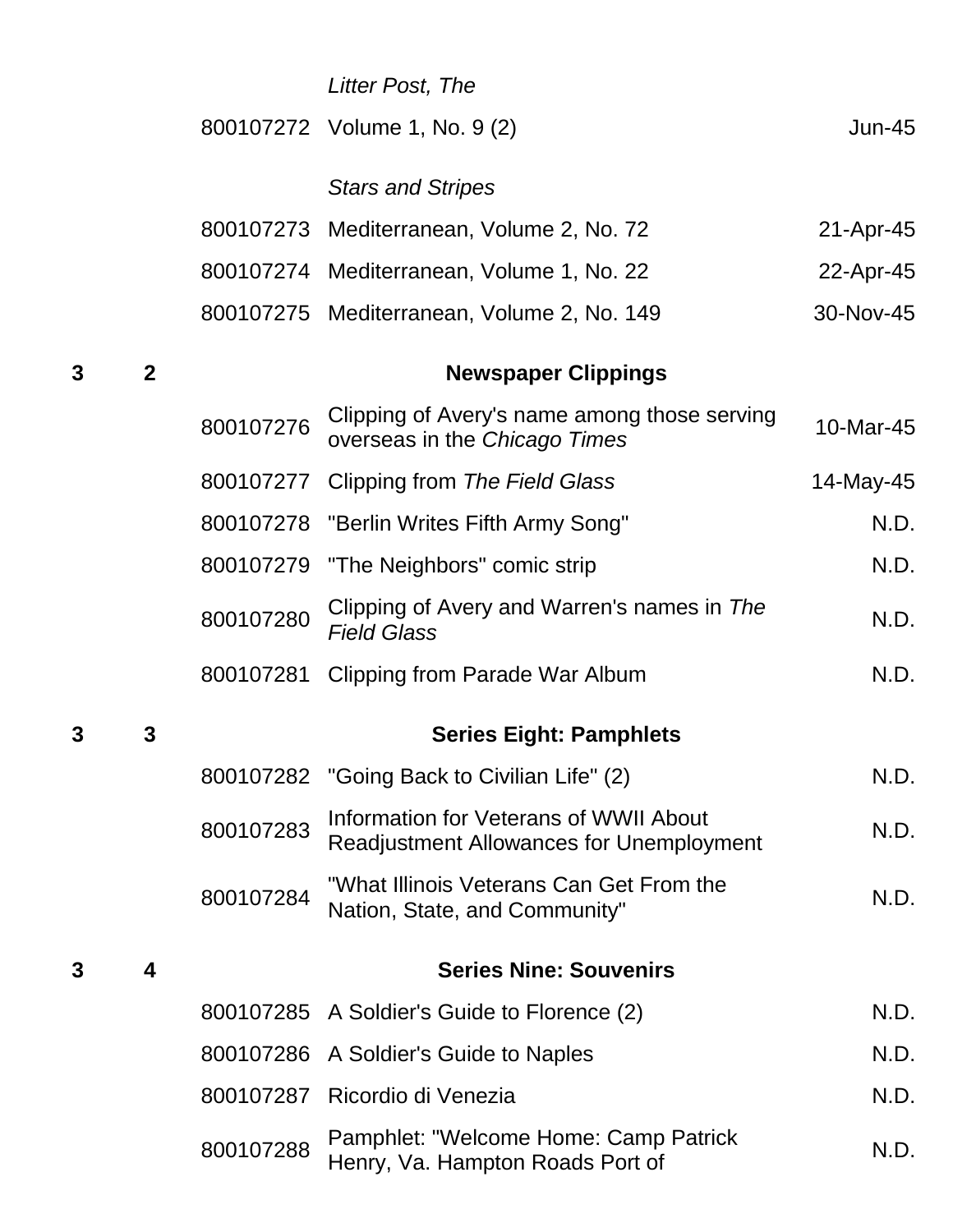Embarkation."

|   |                 |           | 800107289 Pamphlet: "Road to Rome"                   | N.D.      |
|---|-----------------|-----------|------------------------------------------------------|-----------|
|   |                 |           | 800107290 Pamphlet: "Flags of the United Nations"    | N.D.      |
|   |                 |           | 800107291 Postcard envelope (empty)                  | N.D.      |
|   |                 |           | 800107292 Pamphlet: "Two down and one to go -"       | N.D.      |
|   |                 |           | 800107293 Lira - denomination: one                   | N.D.      |
|   |                 |           | 800107294 Lira - denomination: two                   | N.D.      |
|   |                 |           | 800107295 Lira - denomination: five                  | N.D.      |
|   |                 |           | 800107296 Lira - denomination: ten                   | N.D.      |
|   |                 |           | 800107297 Franc - denomination: five                 | N.D.      |
|   |                 |           | 800107298 "Garter" Ration Card                       | N.D.      |
|   |                 |           | 800107299 Marshall Field and Company photo envelope  | N.D.      |
| 3 | 5               |           | <b>Series Ten: Religious Items</b>                   |           |
|   |                 |           | 800107300 Pocket Prayer Book                         | N.D.      |
|   |                 |           | 800107301 Catechism mini-booklet: "Life Eternal"     | N.D.      |
|   |                 |           | 800107302 Easter Services program 1945               | 28-Apr-45 |
|   |                 |           | 800107303 St. Stephen's Service Club card            | N.D.      |
|   |                 |           | 800107410 Prayer and Testament Book                  | N.D.      |
| 3 | $6\phantom{1}6$ |           | <b>Series Eleven: Miscellaneous</b>                  |           |
|   |                 |           | 800107304 Bass Camera Co. photograph envelope        | N.D.      |
|   |                 | 800107305 | Brown photograph envelope with Avery's name<br>on it | N.D.      |
|   |                 |           | 800107306 Portrait of a vase of flowers              | N.D.      |
|   |                 | 800107401 | Dictionary                                           | N.D.      |
|   |                 |           | 800107403 Address Book                               | N.D.      |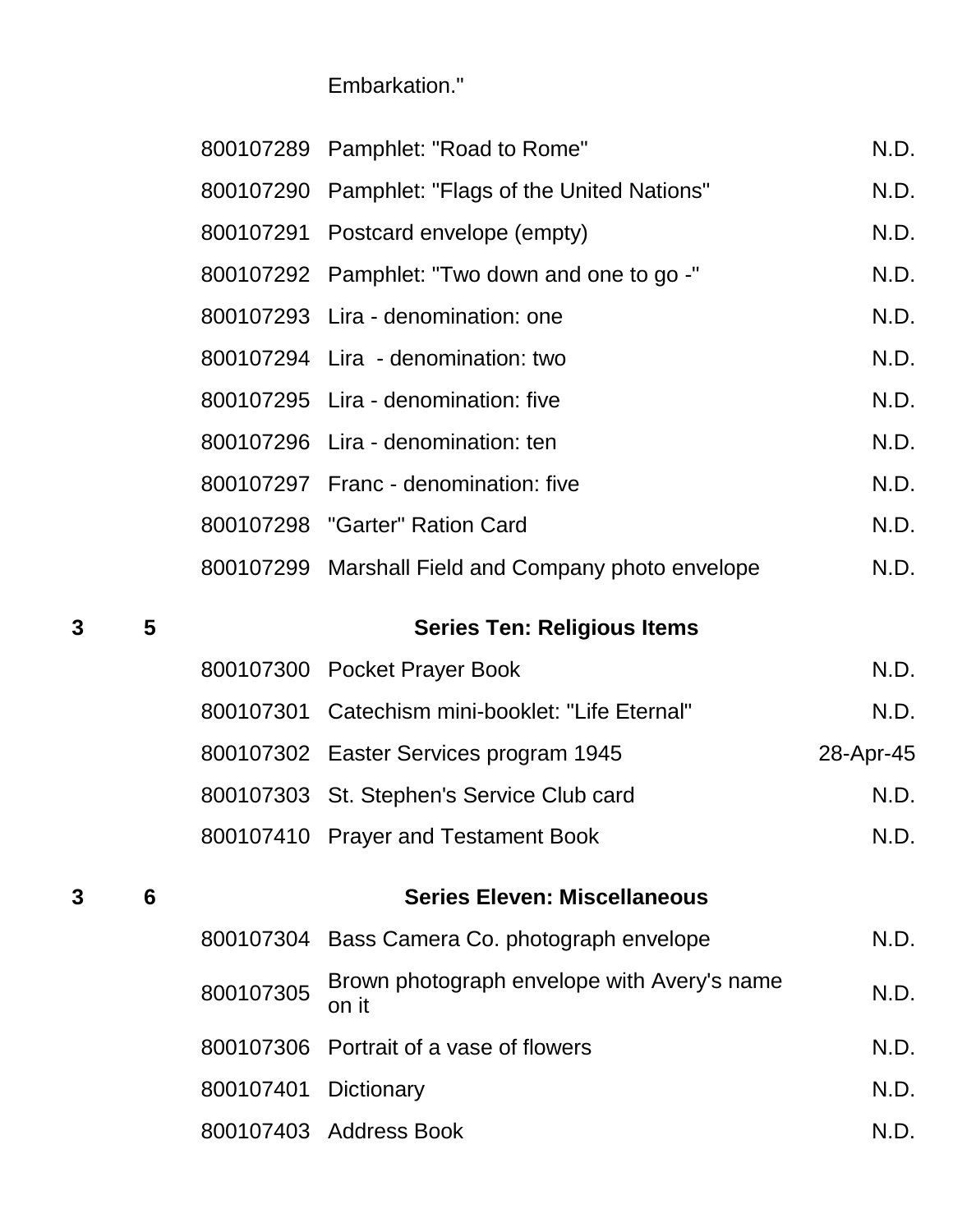| 3 | 7 | <b>Series Twelve: Maps</b> |                                                                                                                                                               |           |  |  |
|---|---|----------------------------|---------------------------------------------------------------------------------------------------------------------------------------------------------------|-----------|--|--|
|   |   |                            | 800107308 Map of Florence                                                                                                                                     | N.D.      |  |  |
|   |   |                            | 800107309 Map of Venice                                                                                                                                       | N.D.      |  |  |
|   |   |                            | <b>Series Thirteen: Photography</b>                                                                                                                           |           |  |  |
| 3 | 8 |                            | <b>Photos of Avery</b>                                                                                                                                        |           |  |  |
|   |   | 800107310                  | Caption: "Pfc. Avery Jacobek, Italy, 1944."                                                                                                                   | 1944      |  |  |
|   |   | 800107311                  | Caption: "Two G.I. Joes on troop train - about<br>20 miles above Casino [sic], Italy. Dinkerson of<br>Detroit and Jacobek of Chicago. November<br>19th, 1945. | 19-Nov-45 |  |  |
|   |   | 800107312                  | Avery holding a girl's hand. Caption written in<br>Italian (2).                                                                                               | 1945      |  |  |
|   |   |                            | 800107313 Avery in his helmet with a friend                                                                                                                   | N.D.      |  |  |
|   |   |                            | 800107314 Caption: "Avery Jacobek and Joe Long"                                                                                                               | N.D.      |  |  |
|   |   |                            | 800107315 Avery and a friend with city in background (2)                                                                                                      | N.D.      |  |  |
|   |   |                            | 800107316 Avery on a dock                                                                                                                                     | N.D.      |  |  |
|   |   |                            | 800107317 Avery writing a letter (2)                                                                                                                          | N.D.      |  |  |
|   |   |                            | 800107318 Avery and a friend in uniform                                                                                                                       | N.D.      |  |  |
|   |   |                            | 800107319 Avery and friend petting livestock (2)                                                                                                              | N.D.      |  |  |
|   |   |                            | 800107320 Avery petting a cow (2)                                                                                                                             | N.D.      |  |  |
|   |   |                            | 800107321 Avery and two friends (2)                                                                                                                           | N.D.      |  |  |
|   |   |                            | 800107322 Avery and two friends smoking (2)                                                                                                                   | N.D.      |  |  |
|   |   |                            | 800107323 Avery in uniform (2)                                                                                                                                | N.D.      |  |  |
|   |   |                            | 800107324 Avery on a bicycle (2)                                                                                                                              | N.D.      |  |  |
|   |   |                            | 800107325 Avery smoking a pipe in his tent (2)                                                                                                                | N.D.      |  |  |
|   |   |                            | 800107326 Dark photo of Avery and a friend (2)                                                                                                                | N.D.      |  |  |
|   |   |                            | 800107327 Avery staring down from a window                                                                                                                    | N.D.      |  |  |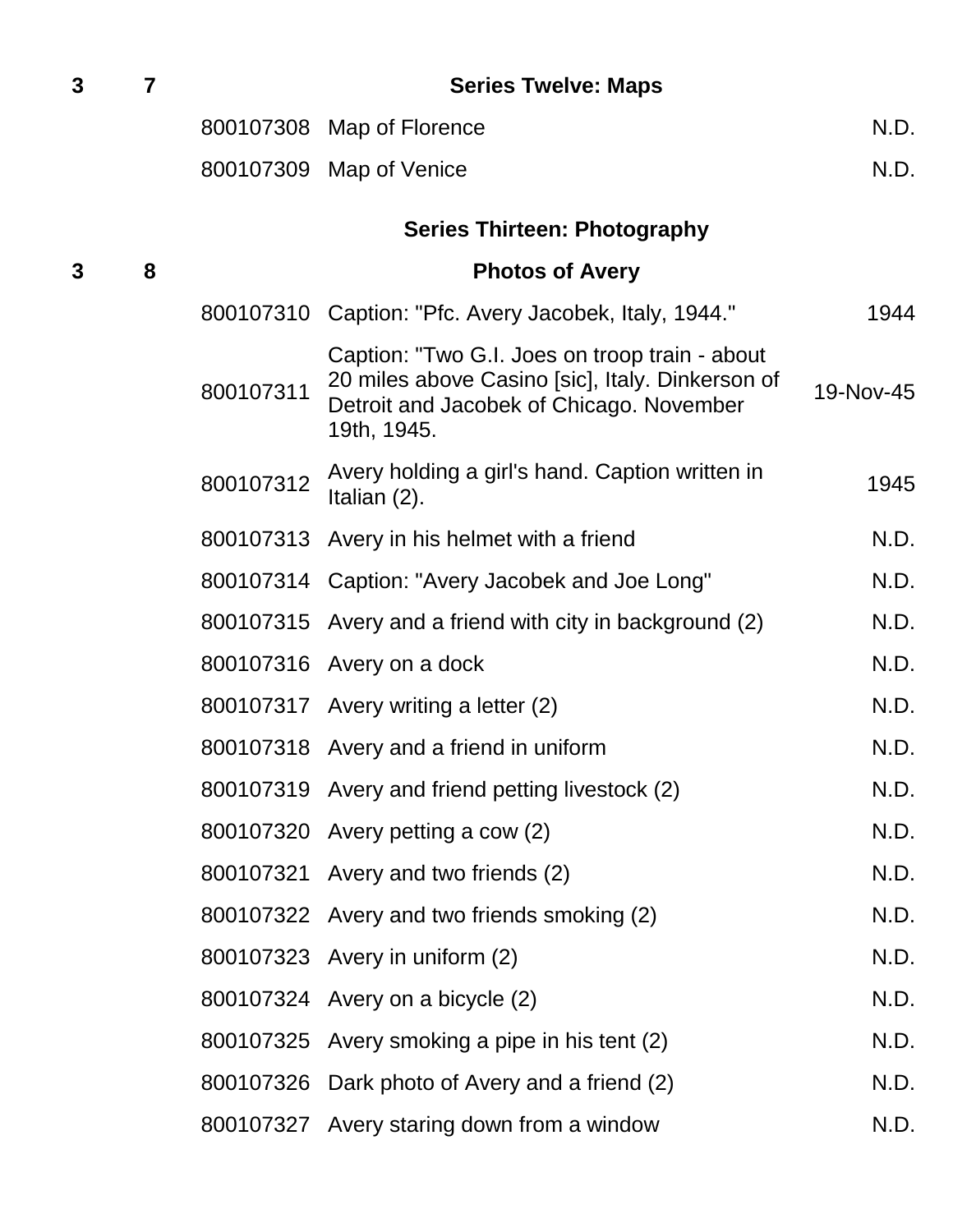| 3 | 9  | <b>Photos of Avery's relatives and friends</b> |                                                                                      |            |  |
|---|----|------------------------------------------------|--------------------------------------------------------------------------------------|------------|--|
|   |    | 800107329                                      | Caption: "Chuck - Phyllis Smith. Jan 1944."                                          | Jan-44     |  |
|   |    | 800107330                                      | Caption: "Wray Jacobek, Billy Kales. Feb-12-<br>44. Forest Park III.                 | 12-Feb-44  |  |
|   |    | 800107331                                      | Caption: "Moms [sic] new coat. March-1945."                                          | $1-Mar-45$ |  |
|   |    | 800107332                                      | Caption: "Mom and Gram, Mar-1945. 7535<br>Jackson Blvd. Forest Park, IL. USA.        | Mar-45     |  |
|   |    | 800107333                                      | <b>Photo of Chuck Kolwitz</b>                                                        | Aug-45     |  |
|   |    | 800107334                                      | Caption: "Today, tomorrow and always<br>friends." [name illegible] Napoli 28.11.45." | 28-Nov-45  |  |
|   |    | 800107335                                      | Caption: "Please send to Bud."                                                       | N.D.       |  |
|   |    | 800107336                                      | Caption: "Wray, Mother, Pfc. Warren Jacobek."                                        | N.D.       |  |
|   |    | 800107337                                      | Caption: "Janet, Marilyn, Chelou Pottenger."                                         | N.D.       |  |
|   |    | 800107338                                      | Photo of Bob Leonard.                                                                | N.D.       |  |
|   |    | 800107339                                      | Photo of a woman and child.                                                          | N.D.       |  |
|   |    | 800107340                                      | Photo of a man and woman in front of a car.                                          | N.D.       |  |
|   |    | 800107341                                      | Photo of the car by itself                                                           | N.D.       |  |
|   |    |                                                | 800107342 Photo of a family of seven                                                 | N.D.       |  |
|   |    |                                                | 800107343 Two friends                                                                | N.D.       |  |
|   |    |                                                | 800107344 Two friends again - dark photo (2)                                         | N.D.       |  |
|   |    |                                                | 800107345 Photo of a nurse                                                           | N.D.       |  |
|   |    |                                                | 800107346 Ellen Nelson's publicity photos (4)                                        | 9-May-44   |  |
| 3 | 10 |                                                | <b>Photos Taken By Avery</b>                                                         |            |  |

| 800107347 Caption: "Ancient Roman aqueduct. Picture | 19-Nov-45 |
|-----------------------------------------------------|-----------|
| taken from troop train. Nov 19th 1945.              |           |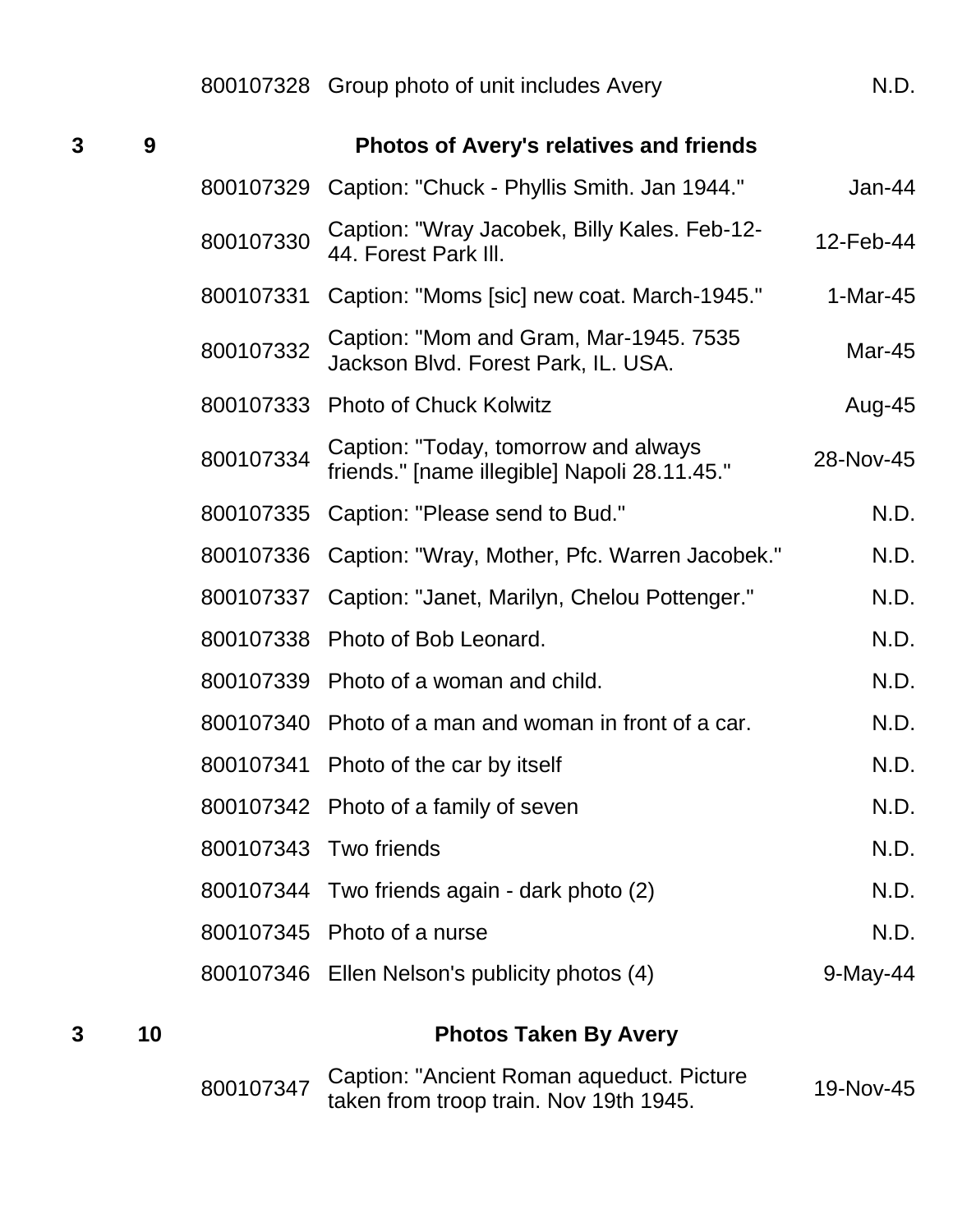| 800107348 | Caption: "Old castle and wall - on the edge of<br>Rome, Italy. Picture taken from train on<br>November 19th, 1945.                                                                                                   | 19-Nov-45         |
|-----------|----------------------------------------------------------------------------------------------------------------------------------------------------------------------------------------------------------------------|-------------------|
| 800107349 | Caption: "An American freightor [sic] loading<br>trucks for a trip home. Part of Naples in the<br>back-ground. A very foggy and misty day - Nov<br>30th, 45.                                                         | 30-Nov-45         |
| 800107350 | Caption: "Troops bording [sic] the carrier for<br>trip home. Morning of Nov 30th 1945. Note<br>ruined port buildings."                                                                                               | 30-Nov-45         |
| 800107351 | Caption: "Troops boarding the U.S.S Bataan.<br>November 30th 1945.                                                                                                                                                   | 30-Nov-45         |
| 800107352 | Caption: "Troops waiting to board U.S.S.<br>Bataan - Naples, Italy. Nov 30th 1945.                                                                                                                                   | 30-Nov-45         |
| 800107353 | Caption: "Naples harbor on the misty afternoon<br>of Nov 30th, 45. as seen from cat-walk under<br>flight deck of carrier as it departed.                                                                             | 30-Nov-45         |
| 800107354 | Caption: "Troops watching departure from<br>Naples from flight deck. Late afternoon.<br>November 30th 1945                                                                                                           | 30-Nov-45         |
| 800107355 | Caption: "Two freighters pass each other in the<br>straights. In the back-ground is Africa - in the<br>other direction Spain can be seen but not in<br>this picture. Taken from the U.S.S. Bataan Dec<br>3rd, 1945." | $3$ -Dec-45       |
| 800107356 | Caption: "Me, in front of the carrier super-<br>structure - taken in about mid-Atlantic -<br>December 3rd or 4th 1945. Note the ships' [sic]<br>fine record against the Japs."                                       | 3 or 4-Dec-<br>45 |
| 800107357 | Caption: "A seaplane on the deck of the carrier<br>- super-structure in background and a wall of a<br>modern port building behind it."                                                                               | N.D.              |
| 800107358 | Caption: "Troops washing along tracks after 2<br>days and a night on the train. About 20 miles<br>above Casino [sic] Italy. To [sic] dark for<br>pictures of Casino."                                                | N.D.              |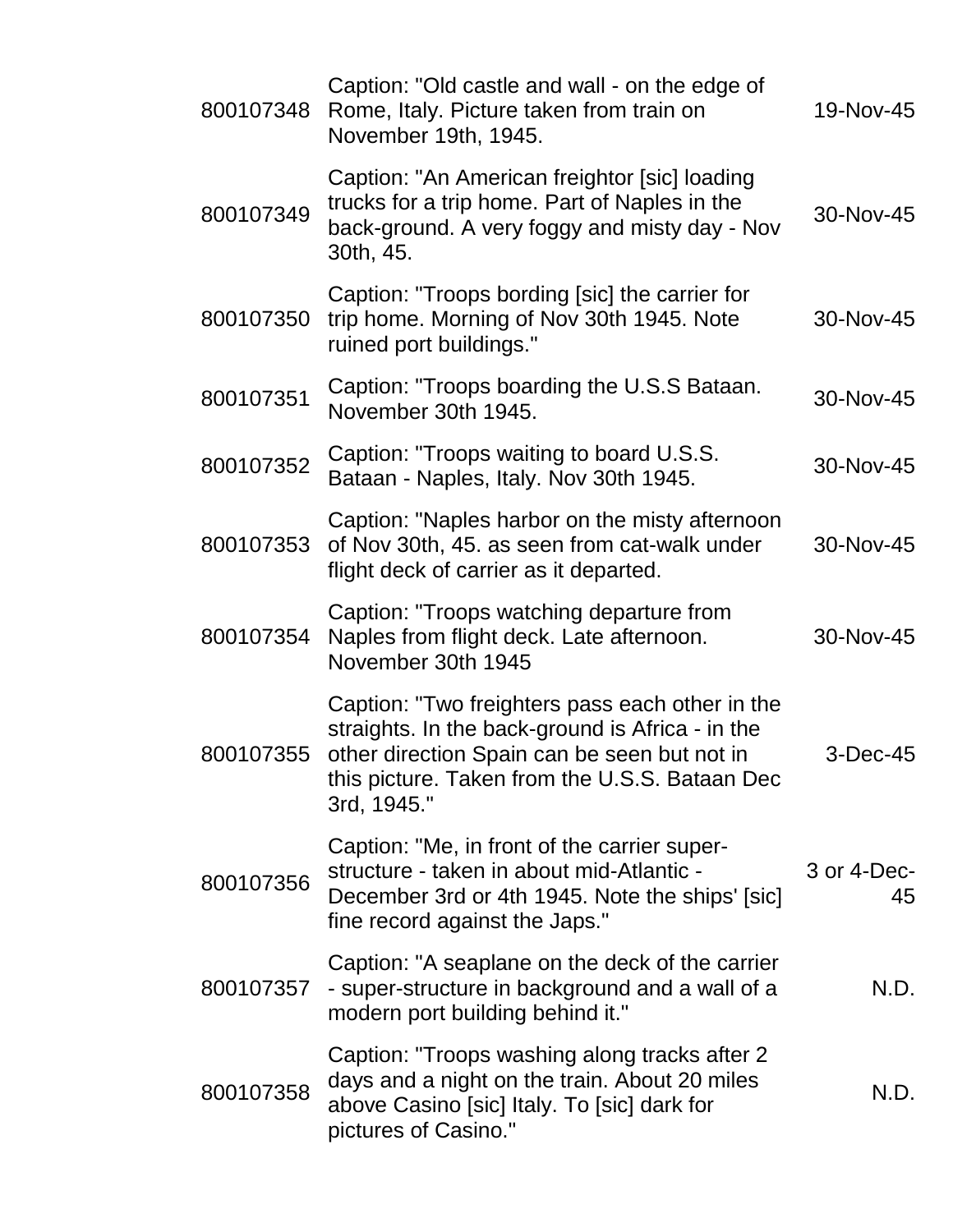| 800107359 | Caption: "Troop train stopped for water below<br>Rome."                                                                                                          | N.D. |
|-----------|------------------------------------------------------------------------------------------------------------------------------------------------------------------|------|
| 800107360 | Caption: "U.S. freighter 'Elihu Root' loading<br>trucks across from the U.S.S. Bataan. Try to<br>pick out sunken ships in the harbor ahead of<br>the freighter." | N.D. |
| 800107361 | Caption: "Port of the 7th depot -Naples.<br>Mussolini's worlds' fair. Note G.I.'s having a<br>dice game on table in front of statue."                            | N.D. |
| 800107362 | Caption: "Taken from moving truck on way to<br>[illegible] a castle in the bay of Naples."                                                                       | N.D. |
| 800107363 | Caption: "Mt. Vesuvius from the deck of the<br>carrier. We saw it erupting 2 years ago."                                                                         | N.D. |
| 800107364 | Caption: "Elaborate fountain and gardens<br>constructed by Mussolini to be a worlds [sic]<br>fair. It was never completed - is modern but of<br>poor material."  | N.D. |
| 800107365 | Caption: "Entrance to dock at Naples - note<br>modern design."                                                                                                   | N.D. |
| 800107366 | Caption: "Speeding on calm water of the<br>Mediterranean."                                                                                                       | N.D. |
| 800107367 | Caption: "Ancient gate-way to Rome. Taken<br>from train. Note smoke."                                                                                            | N.D. |
| 800107368 | Caption: "Modern apartments on the edge of<br>Rome, Italy."                                                                                                      | N.D. |
| 800107369 | Caption: "Our convoy of trucks departing from<br>7th replacement depot for pier. About 8 miles<br>away."                                                         | N.D. |
| 800107370 | Caption: "Target of this shot was the flag at the<br>mast."                                                                                                      | N.D. |
| 800107371 | Caption: "Troops and [illegible] at dock."                                                                                                                       | N.D. |
| 800107372 | Caption: "Modern building constructed on fair<br>grounds at Naples - now an American Red<br>Cross club at 7th Replacement Depot."                                | N.D. |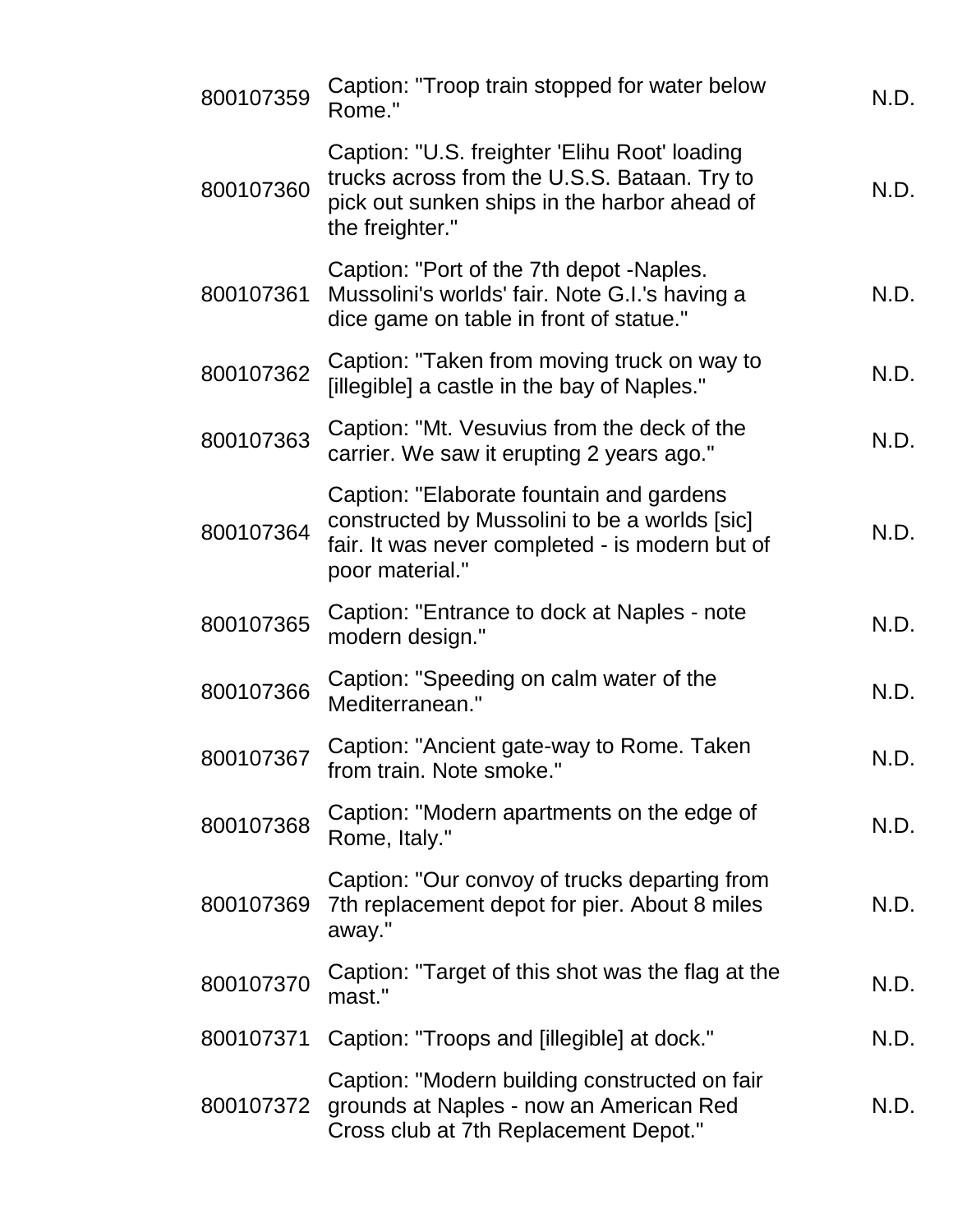|   |    | 800107373 | Caption: "Flight deck, old castle, and another<br>castle on the hill top."                                                                                                                                    | N.D.   |
|---|----|-----------|---------------------------------------------------------------------------------------------------------------------------------------------------------------------------------------------------------------|--------|
|   |    | 800107374 | Caption: "Wake of ship from side cat-walk.<br>Speed about 25 knots."                                                                                                                                          | N.D.   |
|   |    | 800107375 | Caption: "Deck of the carrier with troops<br>standing along the edge. Shell of modern<br>building in back ground."                                                                                            | N.D.   |
|   |    | 800107376 | Caption: "U.S. army [illegible] at pier - Naples,<br>Italy. U.S.S. Bataan departing for the United<br>States with 2,000 troops. November 30th,<br>1945.                                                       | N.D.   |
|   |    |           | 800107377 Photo of ocean and carrier                                                                                                                                                                          | N.D.   |
|   |    |           | 800107378 Photo of troops on deck                                                                                                                                                                             | N.D.   |
|   |    |           | 800107379 Photo of mast                                                                                                                                                                                       | N.D.   |
|   |    |           | 800107380 Photo of troops sitting around                                                                                                                                                                      | N.D.   |
|   |    | 800107381 | Photo of troops on carrier                                                                                                                                                                                    | N.D.   |
|   |    | 800107382 | Photo of troops on carrier with airplane in<br>background                                                                                                                                                     | N.D.   |
|   |    |           | 800107383 Photo of a large group of medics (2)                                                                                                                                                                | N.D.   |
|   |    |           | 800107384 Photo of a soldier in front of a car                                                                                                                                                                | N.D.   |
|   |    | 800107385 | Photo of group of medics and soldiers eating<br>their chow.                                                                                                                                                   | N.D.   |
|   |    |           | 800107386 Photo of three soldiers sitting at a table.                                                                                                                                                         | N.D.   |
|   |    |           | 800107387 Photo of medics lined up to get chow.                                                                                                                                                               | N.D.   |
| 3 | 11 |           | <b>Panoramic Photos</b>                                                                                                                                                                                       |        |
|   |    | 800107388 | Caption: "Company D - 35th Medical Training<br><b>Battalion - 8th Medical Training Regiment -</b><br>1643rd Service Unit - Camp Grant, Illinois,<br>August 1943. Lt. Richard B. Price, MAC Co-<br>Commander." | Aug-43 |

|  | 800107389 Group photo |  |  |
|--|-----------------------|--|--|
|--|-----------------------|--|--|